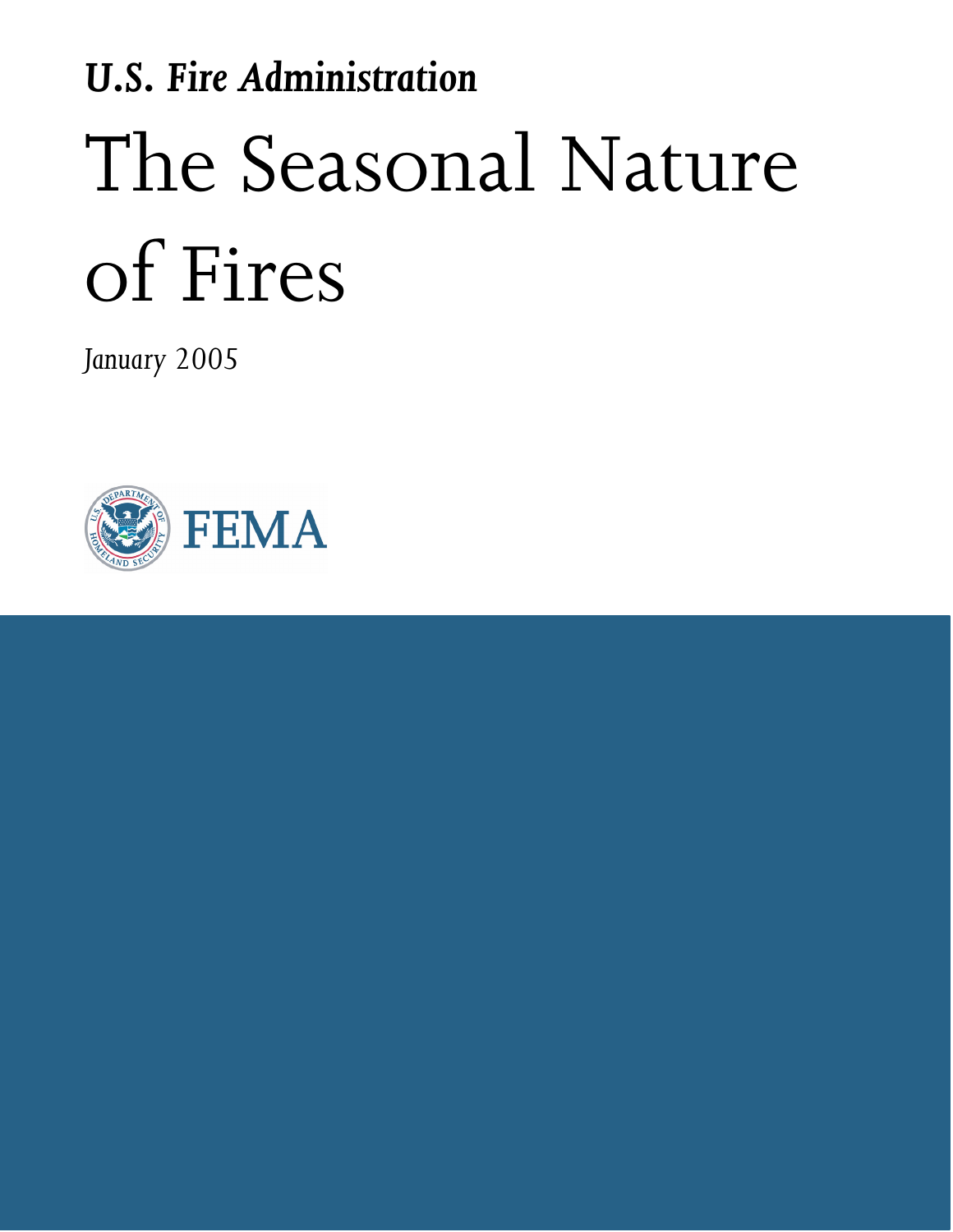United States Fire Administration/National Fire Data Center

# The Seasonal Nature of Fires



Department of Homeland Security Federal Emergency Management Agency United States Fire Administration National Fire Data Center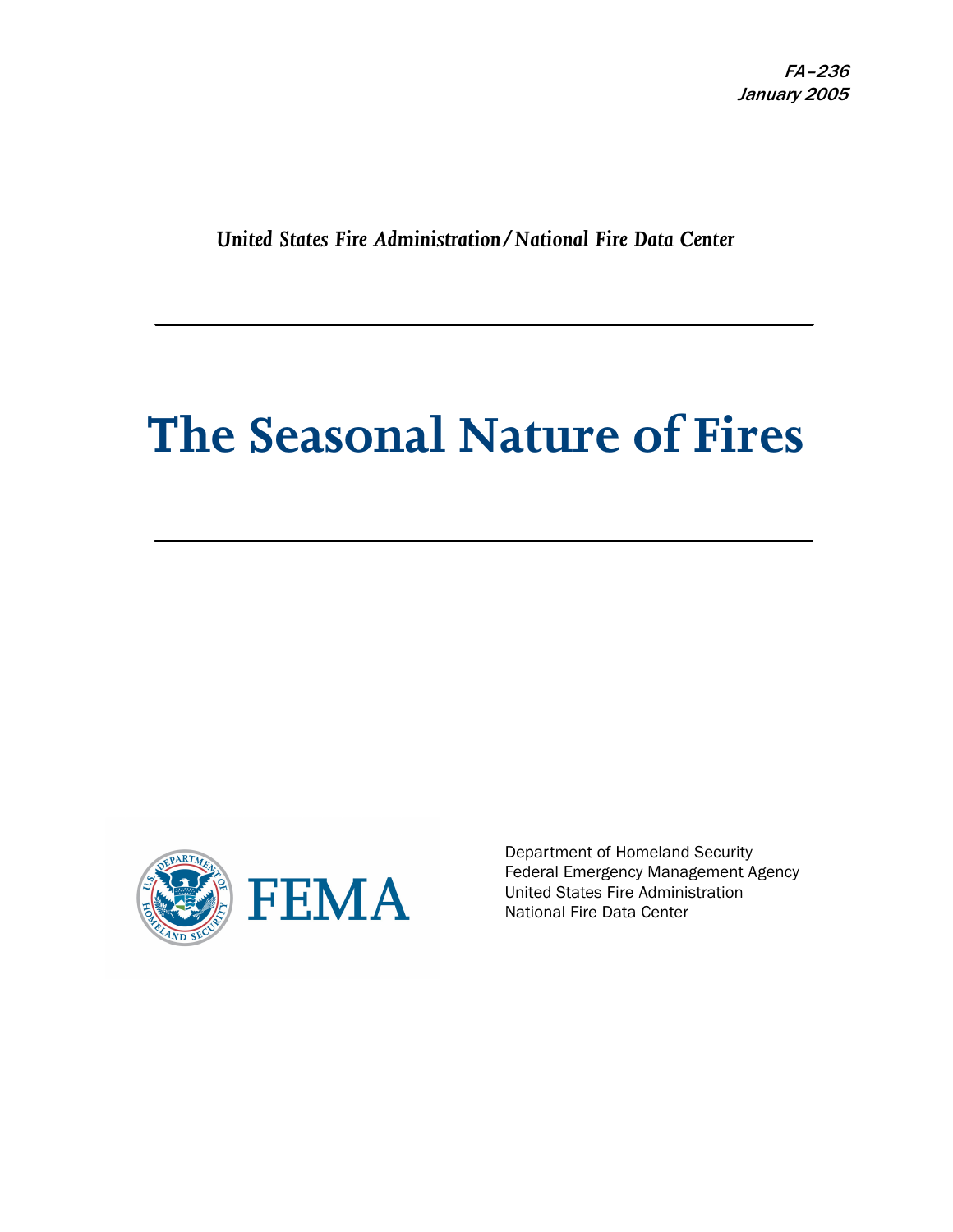# U.S. Fire Administration Mission Statement

As an entity of the Federal Emergency Management Agency, the mission of the United States Fire Administration is to reduce life and economic losses due to fire and related emergencies through leadership, advocacy, coordination, and support. We serve the Nation independently, in coordination with other Federal agencies and in partnership with fire protection and emergency service communities. With a commitment to excellence, we provide public education, training, technology, and data initiatives.

On March 1, 2003, FEMA became part of the U.S. Department of Homeland Security. FEMA's continuing mission within the new department is to lead the effort to prepare the Nation for all hazards and effectively manage Federal response and recovery efforts following any national incident. FEMA also initiates proactive mitigation activities, trains first responders, and manages the Citizen Corps, the National Flood Insurance Program, and the U.S. Fire Administration.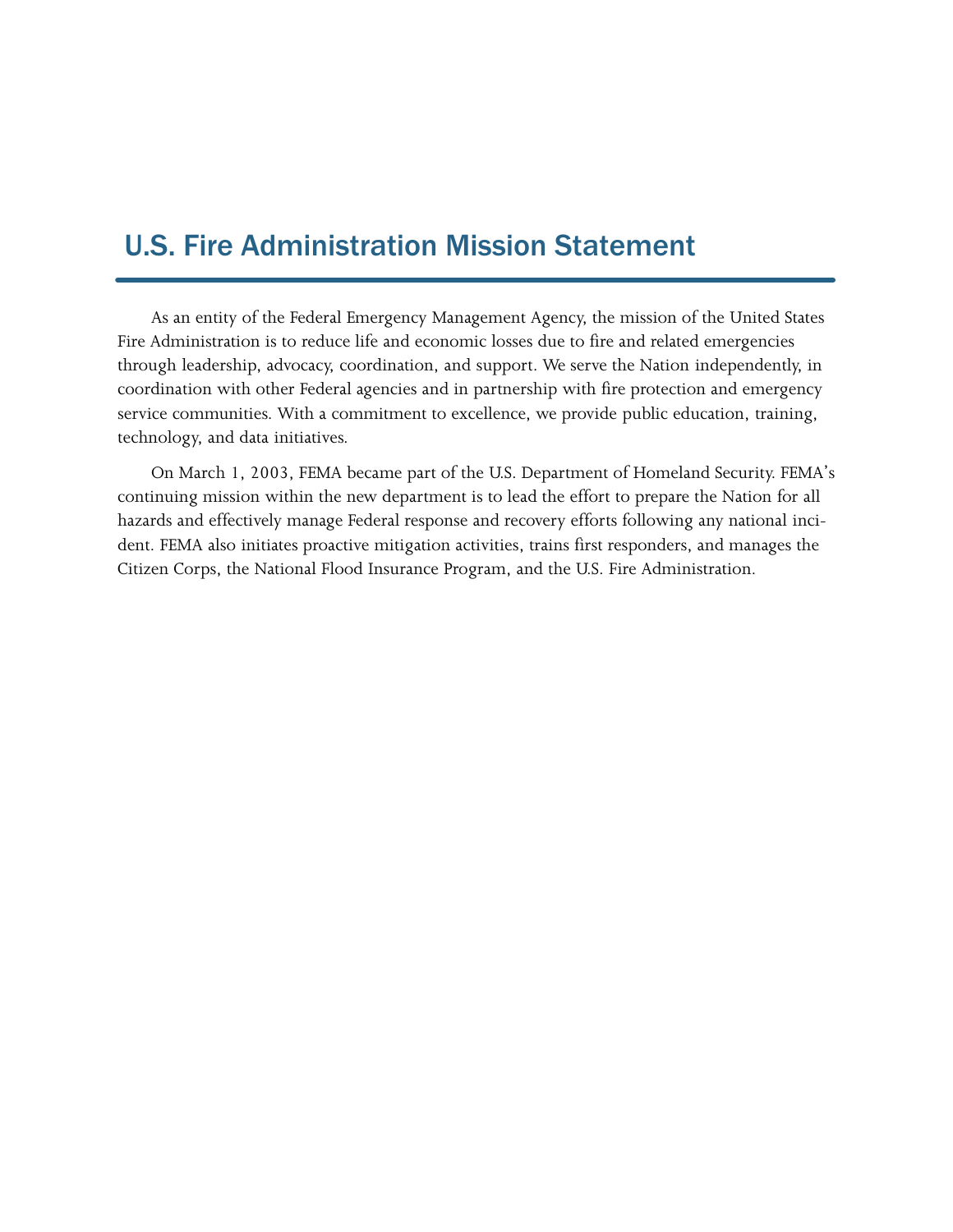## **CONTENTS**

|        | vi             |
|--------|----------------|
|        | vi             |
|        | 1              |
|        | 1              |
|        | 1              |
|        | $\mathfrak{D}$ |
|        | 3              |
|        | 3              |
| Winter | .5             |
|        | 7              |
|        | 8              |
|        | 8              |
|        | 8              |
|        | 8              |
|        | 12             |
|        | 14             |
|        | 15             |
|        | 19             |
|        |                |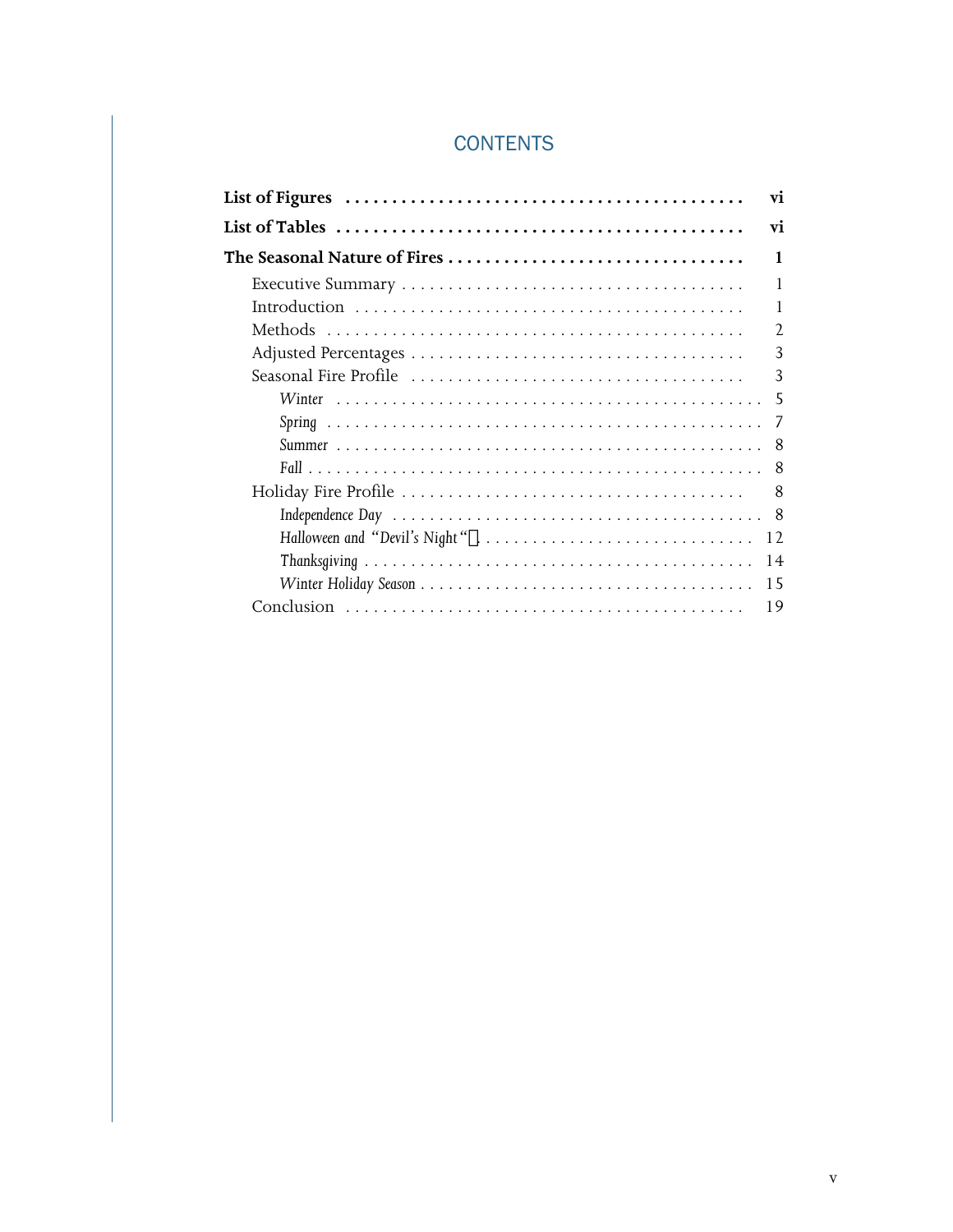# LIST OF FIGURES

| 1. Two-Year Daily Average of All Fire Incidents                    | $\overline{4}$ |
|--------------------------------------------------------------------|----------------|
| 2. Daily Fire Incidence for Outside, Vehicle, and Structure Fires  | $\overline{4}$ |
|                                                                    | 6              |
| 4. Daily Incidence of Structure Heating Fires                      | 6              |
|                                                                    | 7              |
|                                                                    | 9              |
|                                                                    | 9              |
| 8. Causes of Independence Day Fires                                | 11             |
|                                                                    | 12             |
| 10. October and November Incendiary and Suspicious Structure Fires | 13             |
| 11. Incendiary and Suspicious Structure Fires                      | 13             |
|                                                                    | 17             |
|                                                                    | 18             |
|                                                                    | 18             |

### LIST OF TABLES

| 1. Daily Incidence of Fires by Month and Season                   | 5 <sup>1</sup> |
|-------------------------------------------------------------------|----------------|
| 2. Relative Increase in Number of Reported Incidents              | 10             |
| 3. Loss Measures Per Fire for Independence Day Fires              | 10             |
| 4. Loss Measures for Devil's Night and Halloween Fires            | 14             |
| 5. Loss Measures for All Thanksgiving Day Fires                   | 14             |
| 6. Loss Measures for Thanksgiving Day Residential Structure Fires | 15             |
| 7. Increase in Structure Open Flame Fires for Selected Holidays   | 16             |
| 8. Loss Measures for Winter Holiday Fires: December 1-January 7   | 16             |
| 9. Christmas Tree Fires in December and Early January             | 16             |
|                                                                   | -16            |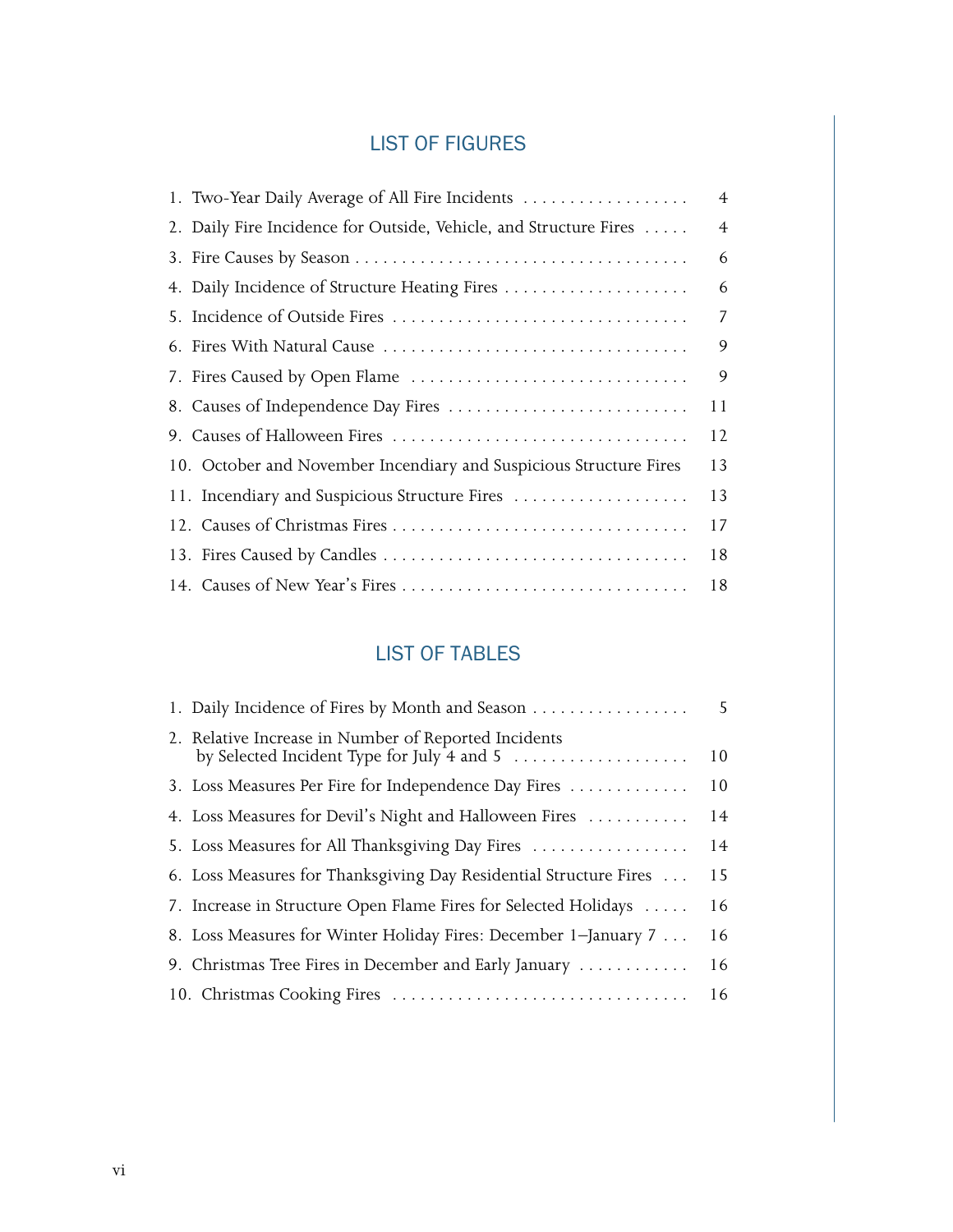#### THE SEASONAL NATURE OF FIRES

#### Executive Summary

As weather and human activities change with the seasons of the year, so does the incidence, causes and severity of fires. Cold winter weather increases indoor activities and the need for heating, which brings about the peak period of heating structure fires. Daily fire incidence is at its highest in the spring. Spring is characterized by an increase in outside fires and a decrease in fires related to heating. The increase in outside spring fires is in large part due to the increase in tree, grass, and brush fires. Summer fires reflect an increase of incendiary and suspicious fires, fires associated with fireworks and natural fires caused by lightning strikes. These fires are a reflection of the change to warmer weather and the consequent increase in both outside activities and dry natural vegetation. Fire incidence is at its lowest in the fall. In fall, there is a decrease in outside fires, an increase in heating−related structure fires and the peak period of cooking fires. The incidence of vehicle fires is relatively constant throughout the year, as are their causes.

The incidence of daily fires increases during and around four holiday periods: Independence Day, Halloween, Thanksgiving, and the winter holiday period that includes Christmas and New Year's. More fires are reported on July 4th than any other day of the year. Brush and outside fires increase substantially due to family outings and the misuse of fireworks. On Halloween, and the night before, incendiary and suspicious structure fires are about 60 percent more frequent than on an average day. As might be expected, cooking fires increase on both Thanksgiving and Christmas days, but drop below average on the following days. In addition to Christmas, the winter holidays include Hanukkah, Kwanzaa, and New Year's. During this period, structure fires increase and the dollar loss per fire is 34 percent greater than normal, due largely to the decorative use of Christmas trees, other combustible materials such as wrapping paper, and candles. Alcohol may also play a contributing role in the increase in holiday fires.

#### **Introduction**

\_\_\_\_\_\_\_\_\_\_\_\_\_\_\_\_\_\_\_\_\_\_\_\_\_

Nearly 1.7 million fires in the United States during 2002 claimed 3,380 lives, injured 18,425 people, and destroyed over \$10 billion in property.<sup>1</sup> Incendiary and suspicious acts (including arson), cooking and carelessness with open flames are the leading causes of fires.2 These causes have a common thread: human activity and human error. As such, most of these fires were likely preventable.

Many activities that influence fire incidence change with the season of the year. In the win− ter, the need for heating increases. Hot, dry weather affects wildland areas and creates fire− prone situations. Warm weather tends to bring people and their behaviors outdoors. Behaviors also change as people participate in various holiday customs and traditions. At some holidays, decorations in the home increase the load of combustible material. The use of candles and extra

<sup>&</sup>lt;sup>[1](#page-10-0)</sup>Fire Loss in the United States 2002, National Fire Protection Association.

[<sup>2</sup>N](#page-10-0)ational Fire Incident Reporting System (NFIRS), U.S. Fire Administration, 2001–2002 average.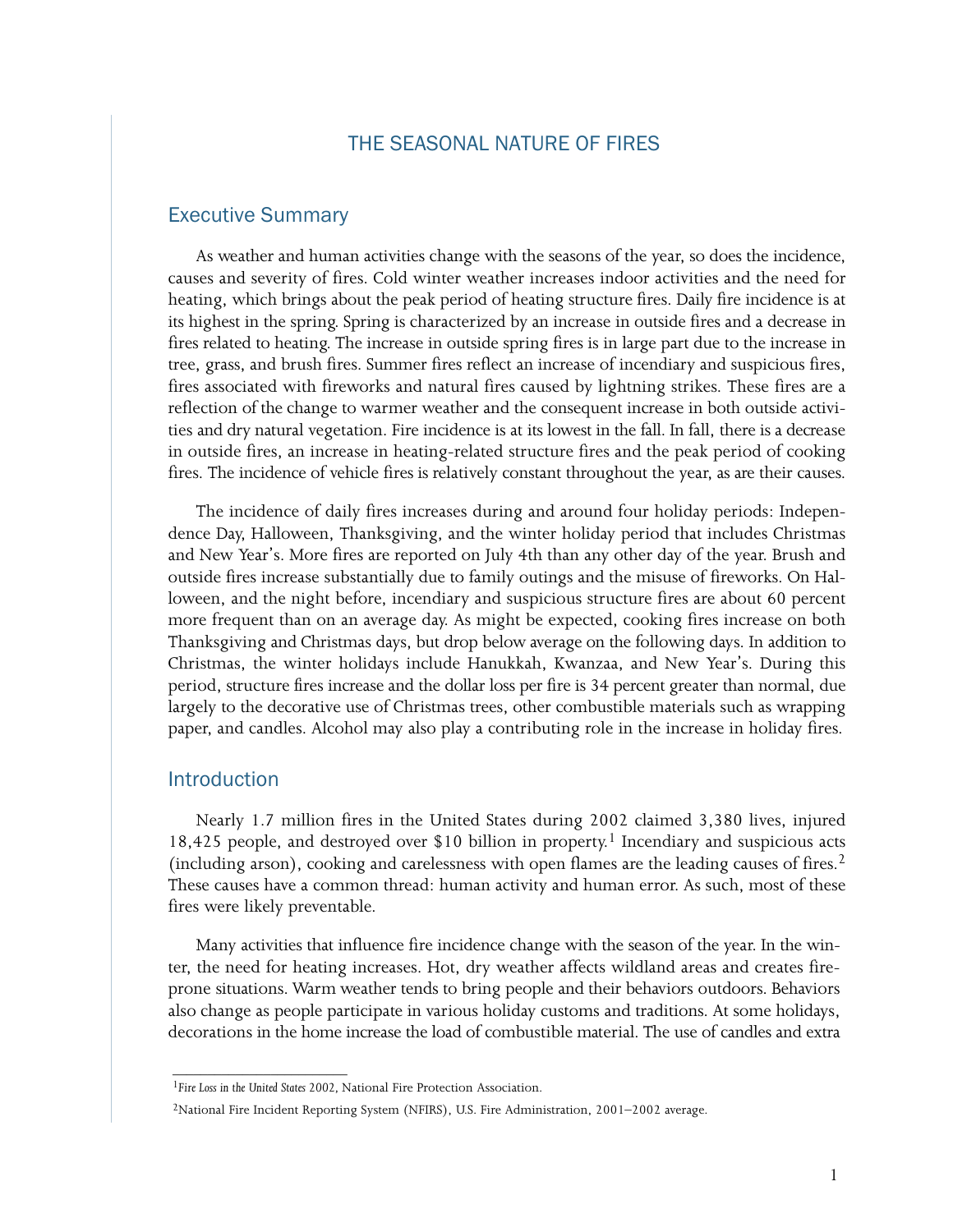electric lighting may be used to celebrate other events. Fireworks are part of Fourth of July and other celebrations. As part of seasonal celebrations, people may prepare and cook elaborate meals. People also travel more, leaving some homes unoccupied while other homes increase in occupancy.

Any of these behaviors can affect both the incidence and the severity of fires. By under− standing the nature and scope of seasonal fires, public education and other fire−related programs can be specifically targeted at these seasonal fire problems.

This report first explores fire patterns by each season of the year; both the changes in incidence and the causes of fire are discussed. The report then focuses on the changes in fire profiles around four seasonal holidays: Independence Day, Halloween, Thanksgiving, and Christmas. These holidays were chosen because of their striking changes in fire patterns.

#### Methods

The findings in this report are based primarily on evaluation of two years of National Fire Incident Reporting System (NFIRS) fire incident data  $(2001-2002)$ .<sup>3</sup> NFIRS is a voluntary data collection system administered by the United States Fire Administration (USFA), a division of the Federal Emergency Management Agency (FEMA). In 2002, 13,894 fire departments in 49 states submitted data to NFIRS. The participating fire departments include career, volunteer, and combination departments that serve communities ranging from rural hamlets to the largest cities. Participation in NFIRS is voluntary, so fire incidents that are reported may not reflect all of a department's activity. Also, information that is recorded for an incident is not required to be complete. Nevertheless, each year of NFIRS data contains between 600,000 and 800,000 records, each representing a separate fire report. This makes NFIRS the largest fire database in the world.

The data used in this report were averaged over 2001 and 2002. Two years of data were used to smooth out fluctuations or anomalies that may arise in any single year. These fluctuations may be caused by any of a number of factors, such as climatological effects (e.g., a cold winter, a dry summer), changes in demographics (e.g., increasing or decreasing population), or changes in reporting.

A second resource used in compiling the data is the annual National Fire Protection Association (NFPA) survey of municipal fire departments. Each year, the NFPA receives about 3,000 responses to their survey. Departments are randomly selected, with the sampling stratified by size of the community that participated. The NFPA extrapolates statistics from the survey to estimate total annual fire loss in the United States. These statistics include total dollar loss, injuries, fatalities, and fire incidence. Applying the percentage of reported loss from an NFIRS category to the total loss estimated by the NFPA provides an estimate of the national loss for a specific category of fire incidents. This procedure was used in this study to estimate fire incidence, total dollar loss, and casualties and is the accepted methodology for fire−related data analyses.

\_\_\_\_\_\_\_\_\_\_\_\_\_\_\_\_\_\_\_\_\_\_\_\_\_

[<sup>3</sup>A](#page-11-0)t the writing of this report, NFIRS is continuing to transition from Version 4.1 to 5.0. Some Version 4.1 data elements do not convert directly to Version 5.0, therefore only incidents reported in Version 5.0 were used in this report. Additionally, mutual aid records were excluded from analysis. The seasonal analysis is based on over 685,000 Version 5.0 incidents, or 57 percent of all reported fire incidents during 2001 and 2002.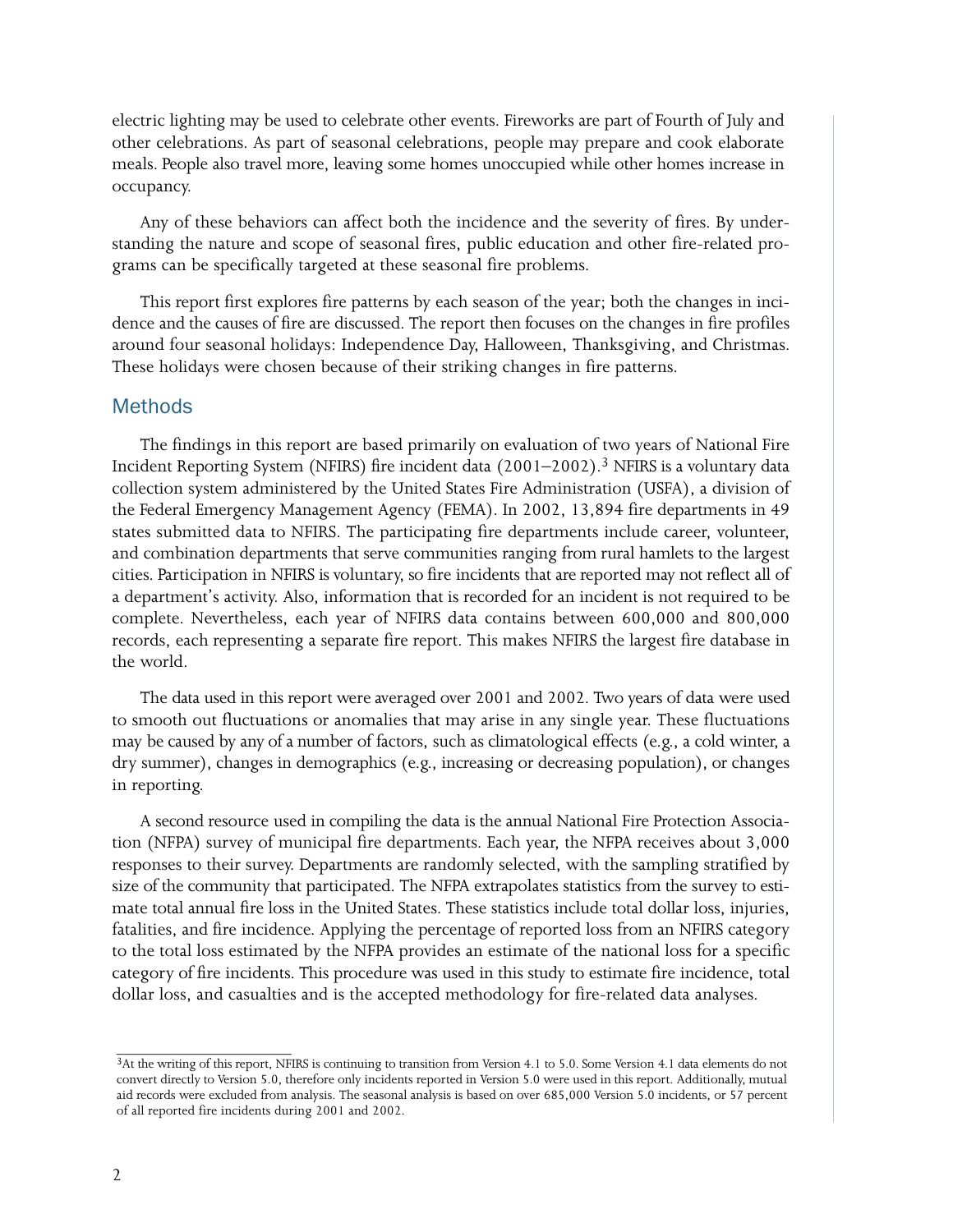#### Adjusted Percentages

In making national estimates, the unknowns in the database should not be ignored. The approach taken in this report is to provide an "adjusted" percentage that is computed using only those incidents for which the cause was provided. In effect, this distributes the fires for which the cause is unknown in the same proportion as the fires for which the cause is known, which may or may not be approximately right.

#### Seasonal Fire Profile

\_\_\_\_\_\_\_\_\_\_\_\_\_\_\_\_\_\_\_\_\_\_\_\_\_

For purposes of this report, winter is defined as the months of January through March, spring as April through June, summer as July through September and fall as October through December. Seasons are not as specific nor as easily defined as other fire factors. Climatic changes associated with seasons are not well bounded. Although defined by calendar dates of solstices and equinoxes, seasons actually blend into one another and produce climates that differ by area of the country. Yearly weather changes affect the seasonal variations and flow as well as human activities. Nevertheless, even with some blurring, seasons do have characteristic fire profile tendencies. These characteristics may be the result of climatic changes in concert with seasonal differences in human activities.

Average temperatures in 2001 and 2002 were the sixth and fourteenth warmest years on record, respectively, for the United States. Globally, 2001 was the second warmest year on record. During November 2001, two−thirds of the country was considered "very warm," within the top ten percent of recorded temperatures for that month. From 1999 through 2001 the country experienced below average precipitation levels. The states most affected were along the coasts (Maine had its driest year on record) while states from the upper Midwest southward along the Mississippi River Valley received above normal precipitation. From January through October 2001, 15 to 20 percent of the country experienced long term drought considered to be extreme or severe. The 2001–2002 winter season was the ninth warmest on record, and particularly warm in the Northwest. Summer 2002 was tied for the third warmest in 108 years, although temperatures cooled toward historic averages in the fall. During 2002 drought conditions generally improved in the eastern U.S., although the drought worsened in much of the western half of the country and the central and southern Great Lakes.4

Averaged over 2 years, the seasonal nature of fire becomes more evident (Figure 1). For example, the number of fires in winter is much less than summer. Some interesting spikes on particular days were evident; the highest by far is July 4. Forty−five percent of reported annual fires were outside fires, so much of the overall seasonal fire pattern not surprisingly is a result of the variation in outside fires. Daily incidence of outside fires were most numerous in the spring, structure fires increase in the colder months, and vehicle fires were fairly constant throughout the year (Figure 2). Because vehicle fires show only a slight seasonal variation in incidence and cause of fire, the focus of this report is primarily on outside fires and structure fires.

[<sup>4</sup>N](#page-12-0)ational Oceanic and Atmospheric Administration (NOAA) National Climatic Data Center Web site [http://www.ncdc.noaa.gov.](http://www.ncdc.noaa.gov)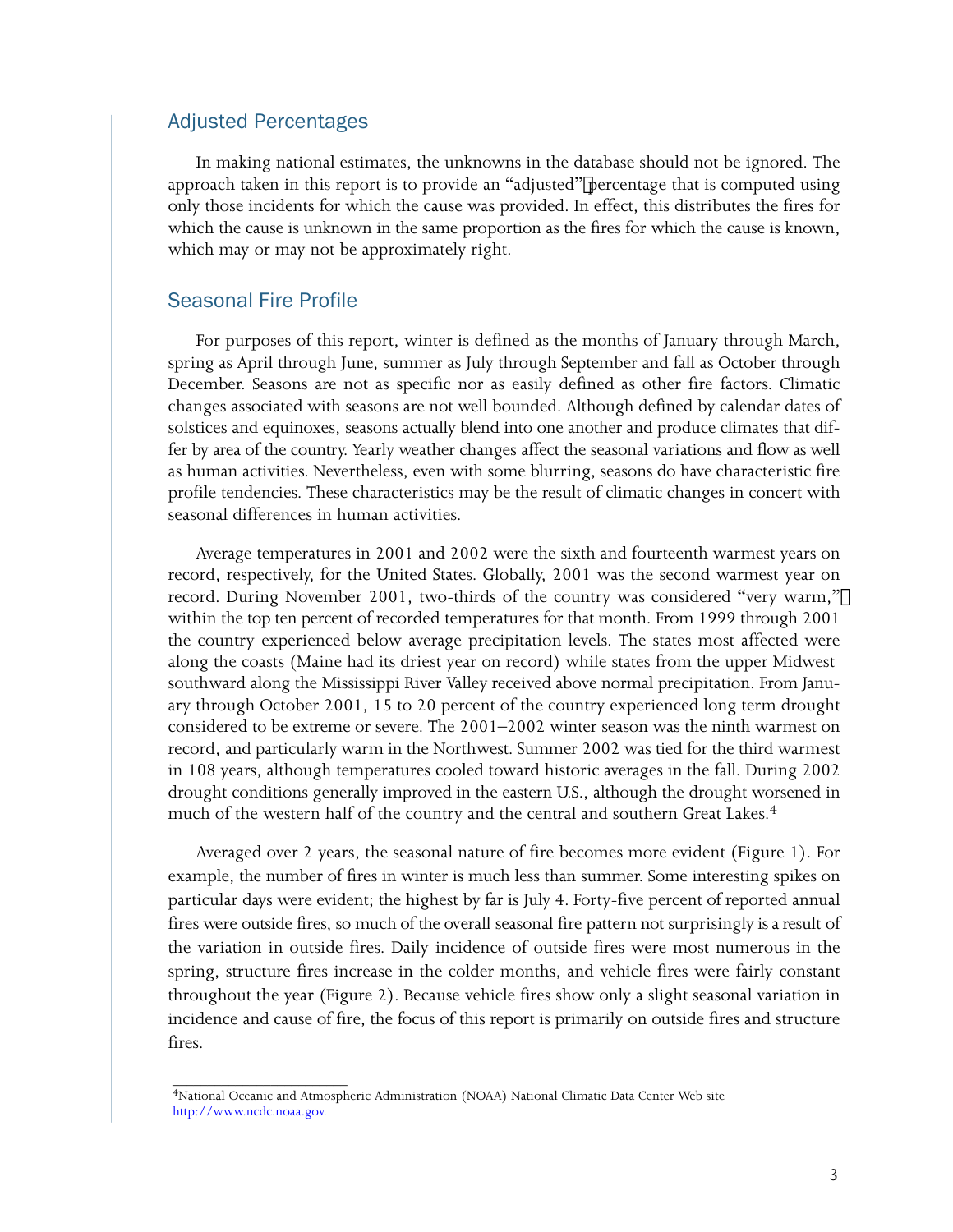

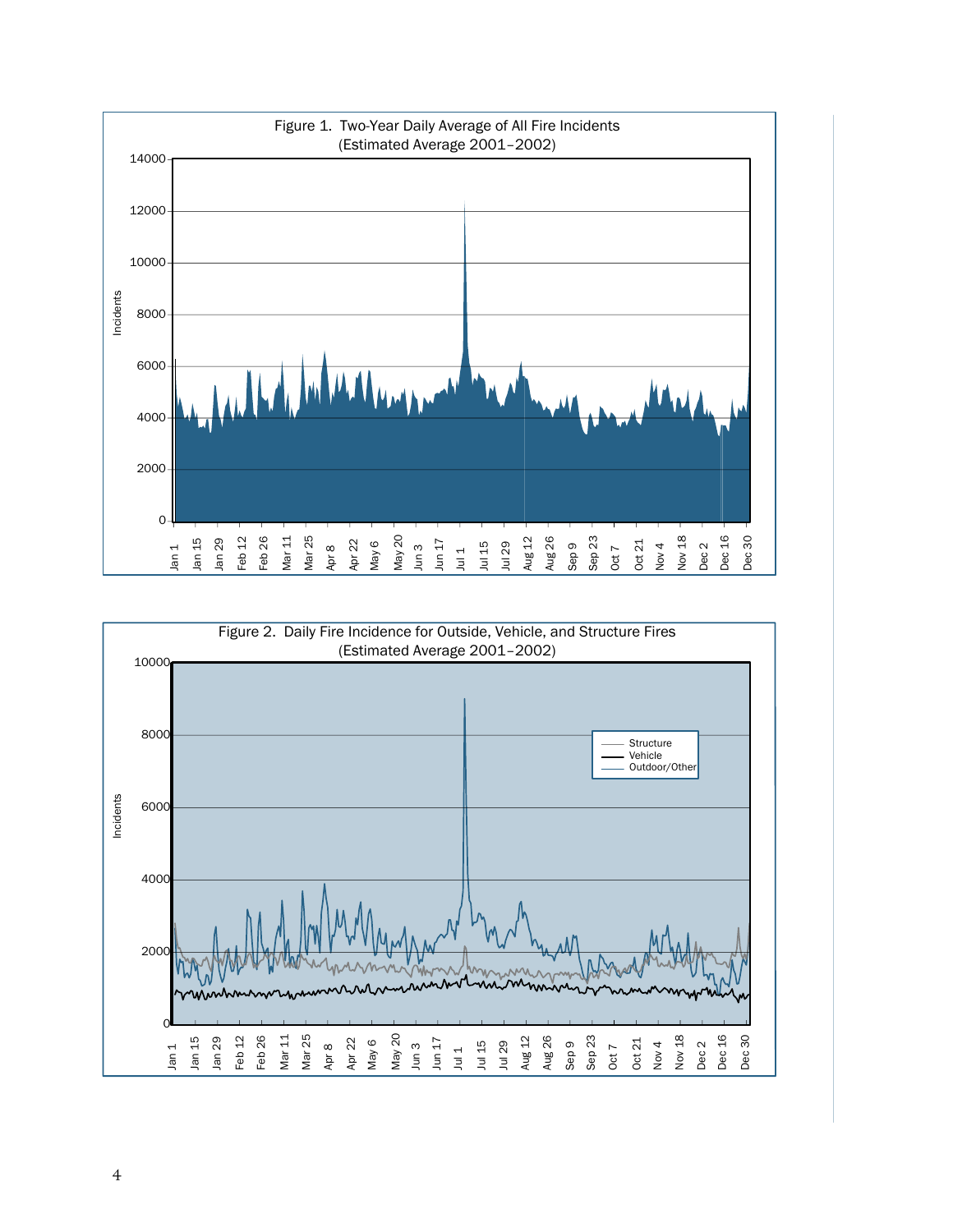On average, spring finds heightened fire incidence with a seasonal average of nearly 5,000 fires each day (Table 1). The increase in fires begins in the late winter and continues through the summer. Winter fires, even with the extra amount associated with residential heating, occur less often (4,548 fires each day) because of the drop in outside fires and vehicle fires. Summer fires, including the spike in fires during the July 4th festivities, rank second in incidence, or 4,932 fires per day. Fire incidence is at its lowest in the fall at 4,285 incidents each day, a 14 percent decrease from the spring.

| <b>Season</b> | <b>Month</b> | <b>Daily Average</b> | <b>Daily Seasonal</b><br>Average |
|---------------|--------------|----------------------|----------------------------------|
| Winter        | January      | 4,203                |                                  |
|               | February     | 4,604                | 4,548                            |
|               | March        | 4,842                |                                  |
| Spring        | April        | 5,291                |                                  |
|               | May          | 4,787                | 4,986                            |
|               | June         | 4,886                |                                  |
| Summer        | July         | 5,683                |                                  |
|               | August       | 4,897                | 4,932                            |
|               | September    | 4,191                |                                  |
| Fall          | October      | 4,103                |                                  |
|               | November     | 4,664                | 4.285                            |
|               | December     | 4,101                |                                  |

Table [1](#page-14-0). Daily Incidence of Fires by Month and Season (estimated average 2001–2002)

Over the year, incendiary and suspicious fires were the most common cause of fire. They account for 22 percent of all fires on average (Figure 3). Incendiary and suspicious fires were proportionally lower in the fall and winter than in the spring and summer, and were the lead cause in each season except fall. Cooking increases substantially in the fall, due in part to holiday cooking, and is the second leading cause of fires in all other seasons.

#### **Winter**

In the winter, structure fires increase, although total fires decrease. A substantial portion of the structure fire increase is caused by heating fires (Figure 4). In an average year, heating is the cause of 17 percent of structure fires; however, during the winter, heating fires jump to 27 percent of structure fires. Heating fires were concentrated in late fall through mid winter (December–February) during winter holidays and the coldest months. Since colder temperatures result in longer operating time for heating equipment, there is more opportunity for that equipment to cause a fire.

Winter also sees an increase in outside fires caused by open flame−fires ignited by matches, open fires (including campfires), and embers. In fact, open flame is the second leading cause of outside winter fires, after incendiary or suspicious fires, possibly the by−product of fires initially lighted for warmth.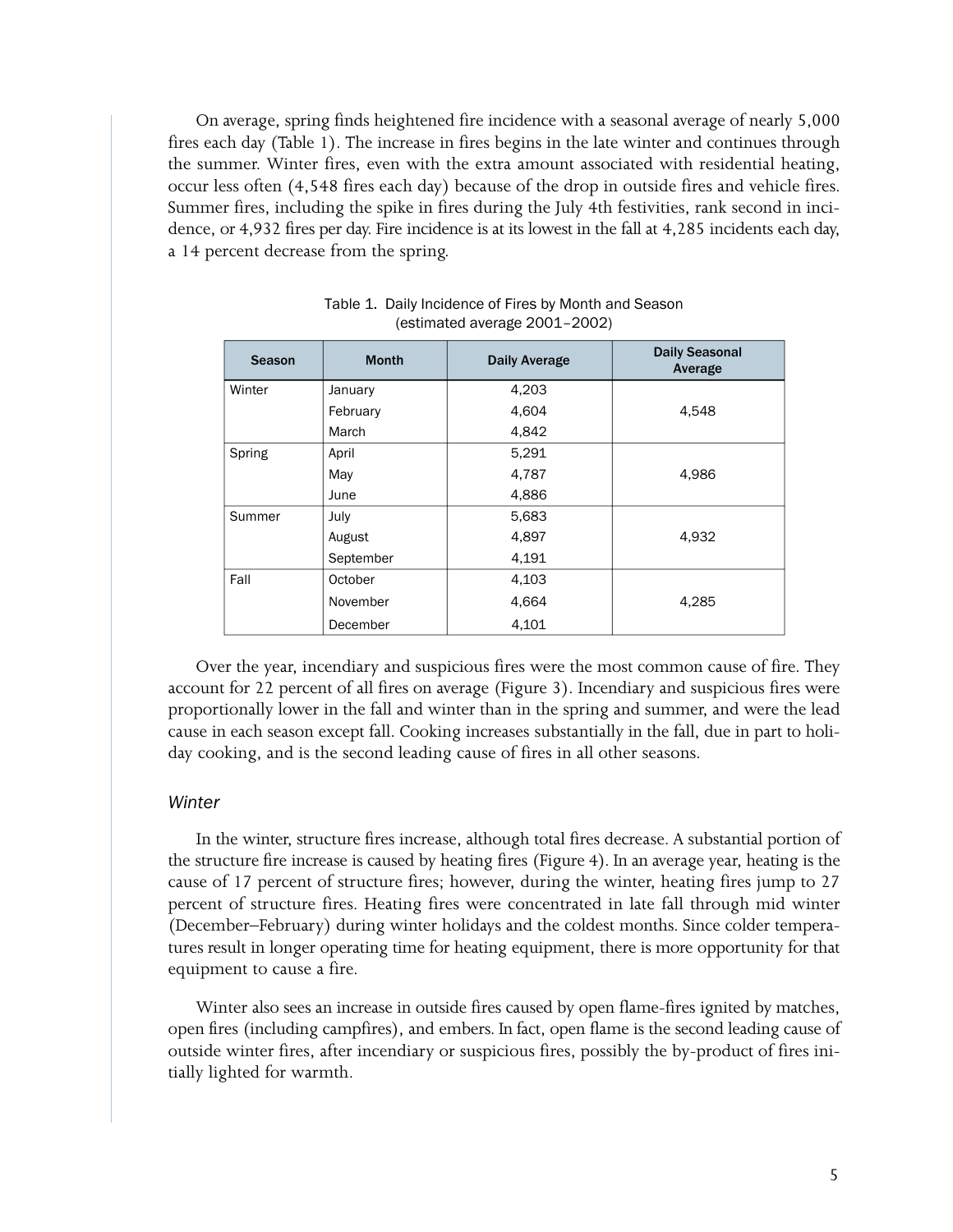<span id="page-10-0"></span>

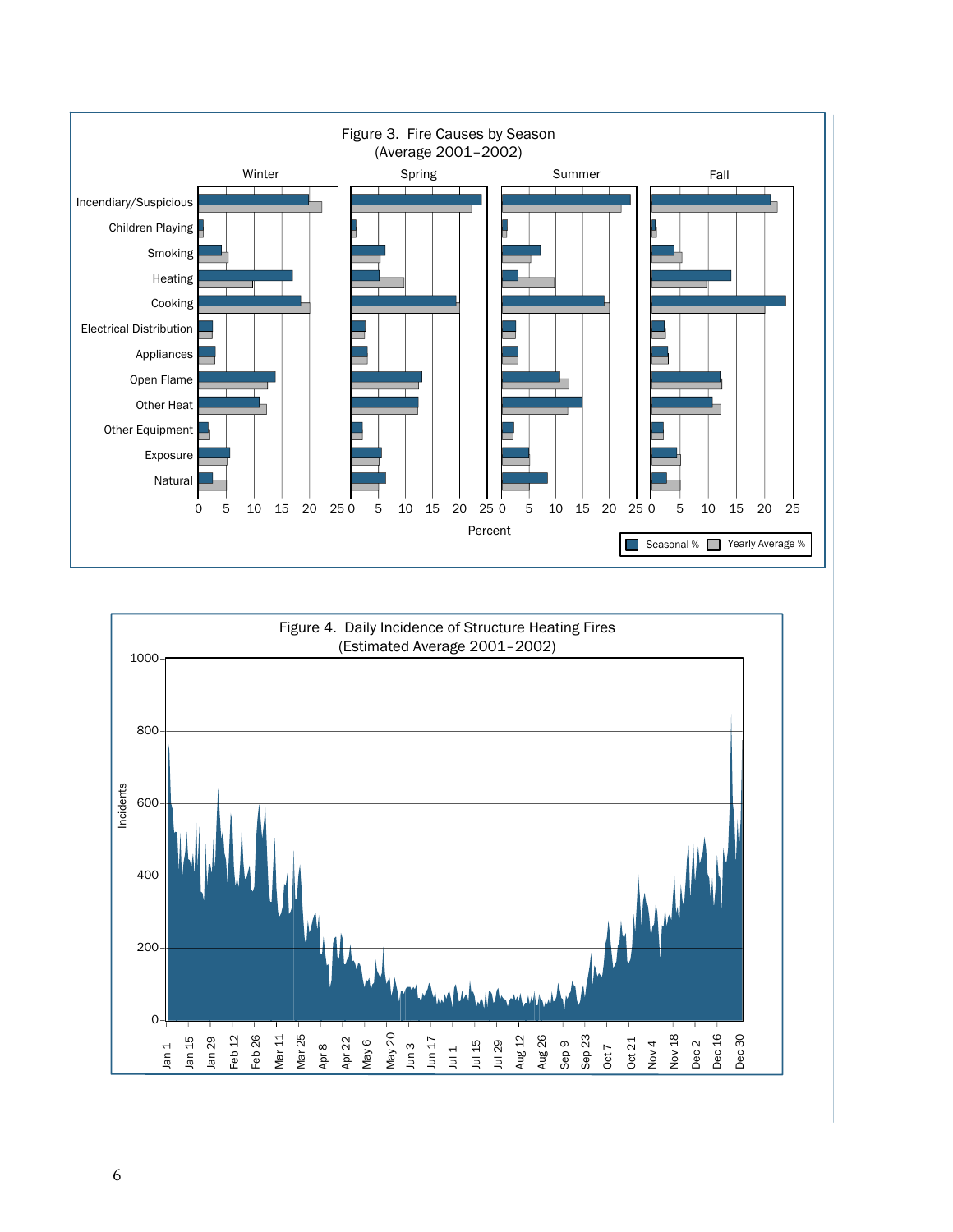#### <span id="page-11-0"></span>Spring

Spring is the season with the highest daily average of fires. This peak is largely due to an increase in outside fires—especially tree, brush, and grass fires (Figure 5). This increase is generally because relative humidity tends to be lower, winds tend to be higher, and, because leaves are still off trees or just beginning to bud, sunlight can directly reach the ground to both warm and dry surface fuels (such as the previous fall's leaves).<sup>5</sup> Such conditions are favorable for the ignition of dry grass and brush. Although the timing of these conditions may vary from region to region, spring has the highest average daily incidence of outdoor fires, a 17 percent increase over the average. About 30 percent of the reported tree, brush, and grass fires occur within these 3 months.

Incendiary and suspicious fires also peak in the spring. This peak is not surprising as 55 percent of overall incendiary and suspicious fires were outside fires. Heating fires decline in structures in spring, as expected, while cooking fires begin to increase. Wildland fires—the subset of tree, brush, and grass fires that occur in Wildland areas—increase to about 44 fires per day in the spring.6



\_\_\_\_\_\_\_\_\_\_\_\_\_\_\_\_\_\_\_\_\_\_\_\_\_ 5Virginia Department of Forestry, http://www.dof.virginia.gov/fire/va−fire−history.shtml accessed December 2004.

<sup>6</sup>Wildland fires are identified as NFIRS Incident Type 140–143 and Property Use 669. These are forests with and without logging operations. They include wildlife preserves; timber tracts used to plant, replant, and conserve forests; and timber and log piles in forests. Wildland fires do not include fires in sawmills operating in the forest.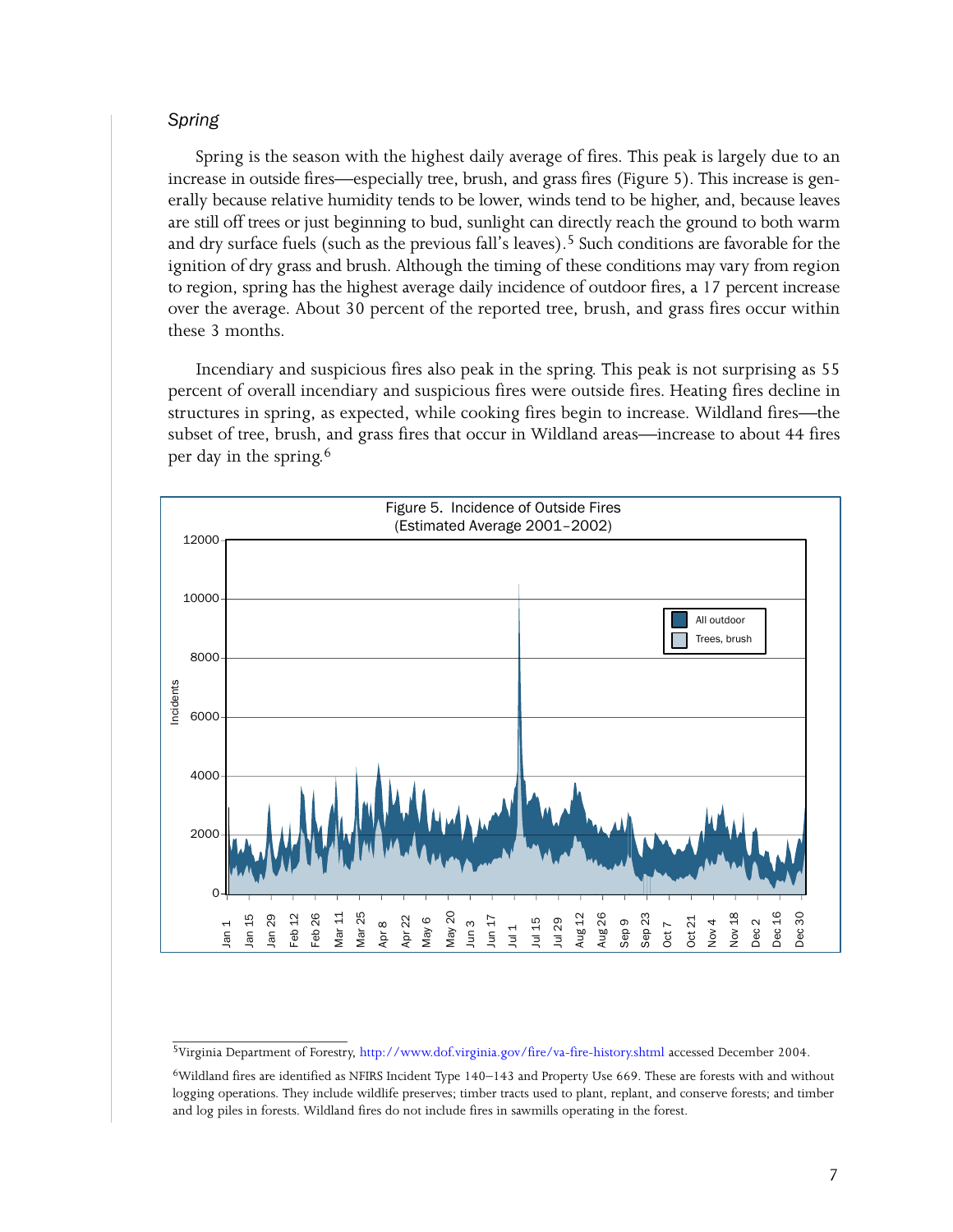#### <span id="page-12-0"></span>Summer

The predictable peak of fires around July 4 is due to an increase in grass and brush fires ignited by fireworks. Many fires set by fireworks go unreported, so the peak is undoubtedly much sharper than shown in Figure 5. Following this holiday, summer fire incidence steadily declines. Fires caused by natural phenomenon (Figure 6) follow a similar pattern of increasing incidence during summer. Lightning strikes are highest in the summer, which is often the cause of natural fires. The dangers from summer lightning are compounded with potentially dry conditions and high temperatures that contribute to the rapid spread of wildfire during the summer and early fall.

Figure 7 shows the estimated daily incidence of all fires caused by open flame. This includes fires started by matches, lighters, embers, and torches.<sup>7</sup> Contrary to popular belief, the incidence of outside fires caused by open flame is lower during the summer than the winter and spring. The decline begins in the summer and continues through the fall. The reduction of open flame fires in the summer is countered by the increase in fires caused by natural phenomena, other heat sources, and other equipment.

Incendiary/suspicious is the leading cause of summer fires, causing nearly one quarter of all fires. Cooking is the leading cause of structure fires in the summer and the second leading cause of fires overall. Children playing fires peak in summer. Heating fires account for only 6 percent of summer structure fires, but the reduction in heating fires is offset by increases in nearly all other causes.

#### Fall

Fire incidence is at its lowest level in the fall months. The weather is still mild, so structure heating has not become a dominant factor. Cooking is the leading cause of both structure fires and fires overall during the fall; incendiary and suspicious fires were the leading cause of outside fires. Outside fires decline in the fall, reaching their lowest point in the late fall. The proportion of fires caused by open flame increases in the fall from its summer low.

#### Holiday Fire Profile

The incidence of daily fires increase during and around four nationally celebrated holidays. This section details the 2−year average of loss data surrounding these holidays and explores the reasons for the increase in fires.

#### Independence Day

\_\_\_\_\_\_\_\_\_\_\_\_\_\_\_\_\_\_\_\_\_\_\_\_\_

In all years studied, Independence Day has more incidents reported in NFIRS than any other day of the year (see Figure 1). The number of incidents in the NFIRS database associated

[<sup>7</sup>T](#page-17-0)he cause "open flame" is a residual category that includes fires started by torches, matches, lighters, candles, open fires (e.g., campfires, bonfires, warning flares, rubbish fires, open trash burners, open incinerators, outdoor fireplaces), hot embers, ashes, and rekindles. Open flame fires are not associated with fires caused by arson, children playing, smoking, heating, cooking, electrical distribution, or appliances.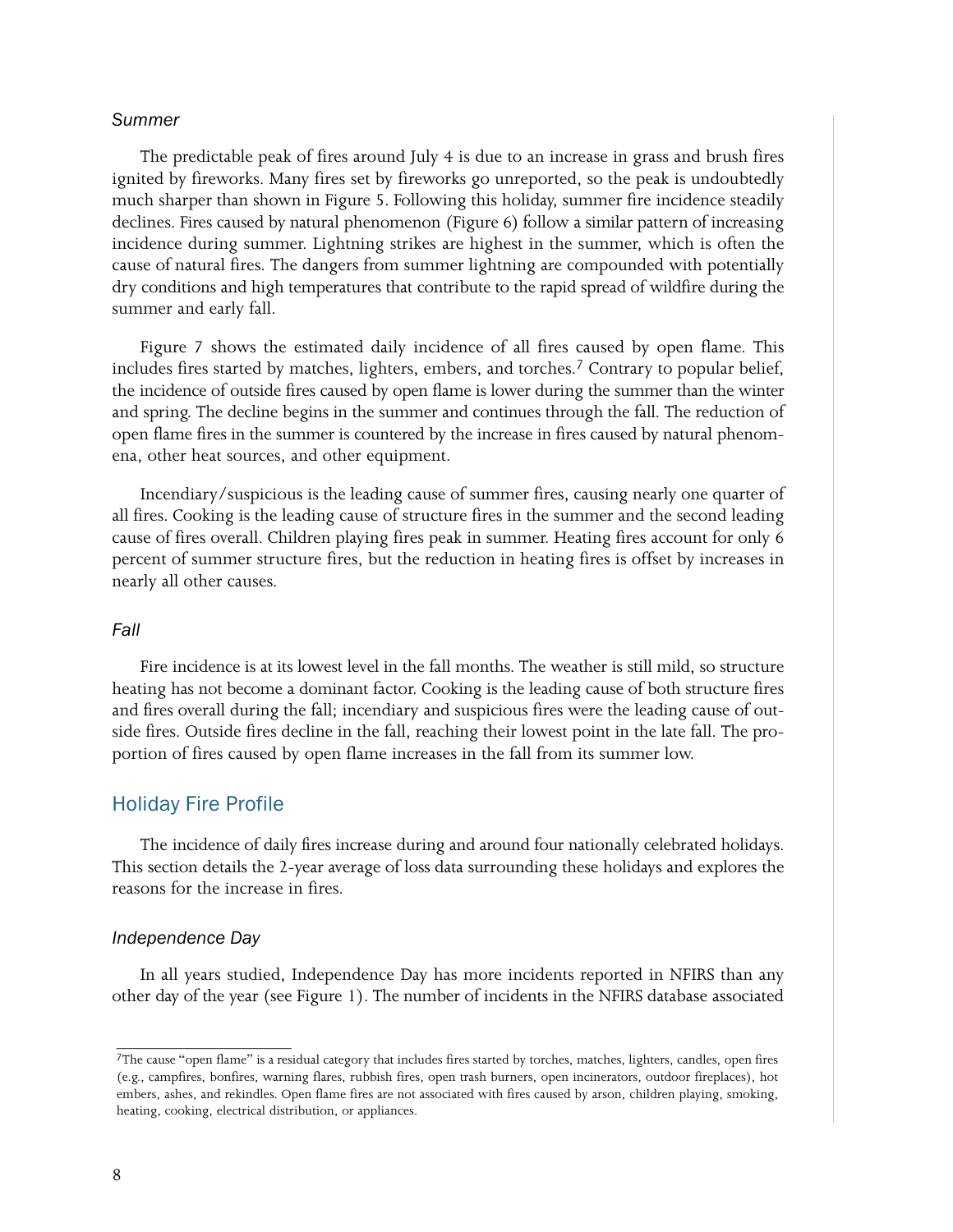

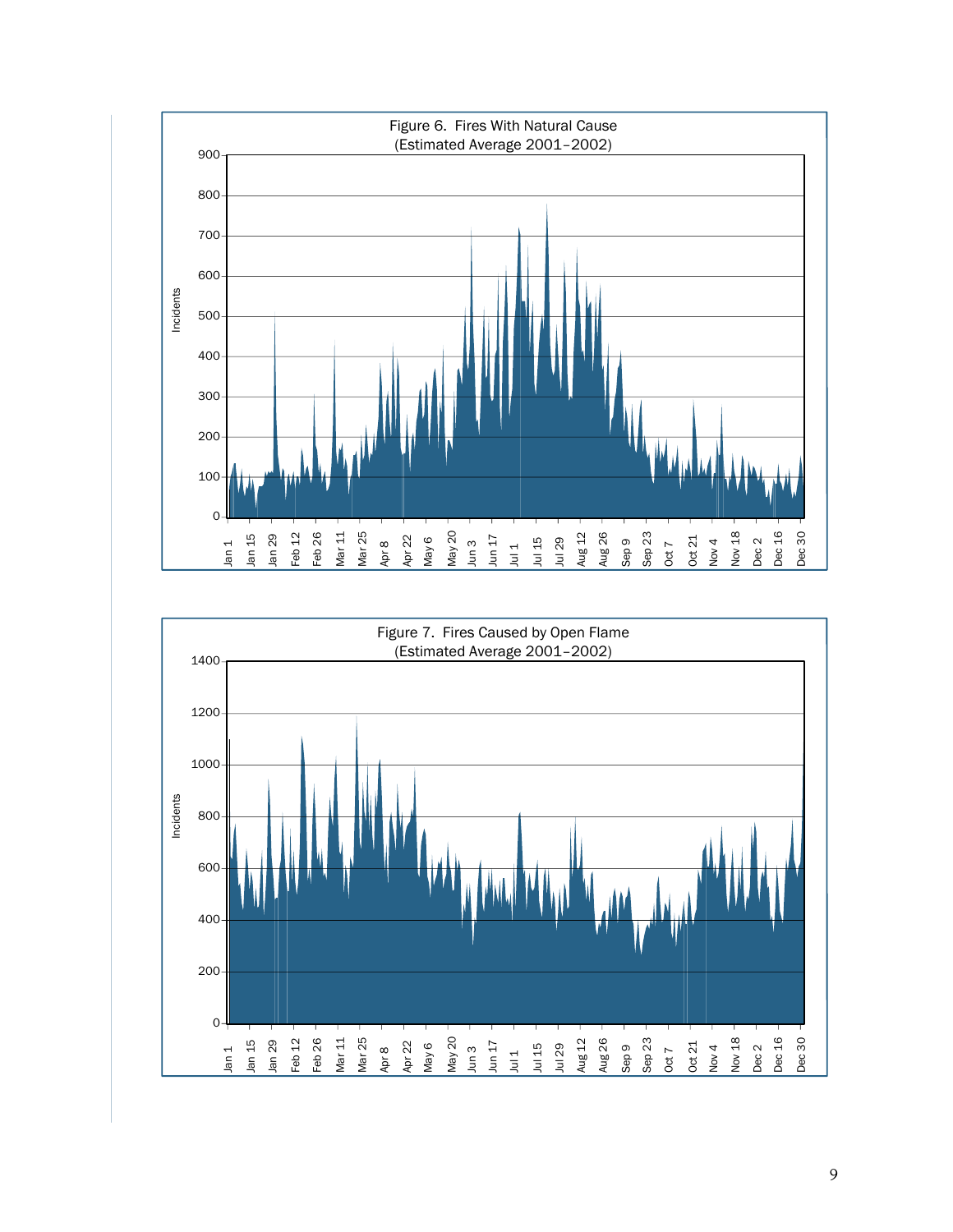<span id="page-14-0"></span>with July 4 and July 5 were 2.4 times the average daily number of incidents on other days of the year (Table 2). Brush and outside fire incidents were nearly four times higher during this holiday than on the average day. Structure fires increase on July 4 and July 5th as well. As would be expected, fireworks were responsible for a considerable portion of the increase in fire incidence on Independence Day. In fact, 31 percent of the total annual number of fireworks−related fires occur on July 4 and 5. As shown in Table 3, however, these fires individually were less severe than fires generally, with lower average dollar loss per fire, less than half of the injuries and one third the deaths per fire.

|      | <b>Relative Increase</b> |                  |                   |                      |
|------|--------------------------|------------------|-------------------|----------------------|
| Year | <b>All Incidents</b>     | <b>Fireworks</b> | <b>Structures</b> | <b>Outside Fires</b> |
| 2001 | 2.4                      | 58.4             | 1.3               | 3.9                  |
| 2002 | 2.4                      | 55.1             | 1.3               | 37                   |

Table [2.](#page-19-0) Relative Increase in Number of Reported Incidents by Selected Incident Type for July 4 and 5 (ratio of total for July 4 and 5 to total for average day)

Table 3. Loss Measures Per Fire for Independence Day Fires (average 2001–2002)

| <b>Loss Measure</b>        | <b>Average Day</b> | July 4 and 5 (per day) |
|----------------------------|--------------------|------------------------|
| Dollar Loss/Incident       | \$6,245            | \$3.581                |
| Injuries/1,000 Incidents   | 12.7               | 5.90                   |
| Fatalities/1,000 Incidents | 2.5                | 0.79                   |

Although losses per fire incident were not high, the sheer volume of incidents on July 4 and 5 results in an increase in the total number of casualties. Each year, between 8,000 and 9,000 individuals require emergency room treatment for fireworks−related injuries. Many other fireworks injuries are treated at home. Based on a survey of hospitals, the U.S. Consumer Product Safety Commission (CPSC) estimated 9,500 injuries from fireworks in 2001 and 8,800 in 2002.8 The CPSC reports that approximately 5,700 of these injuries occurred during the month of July in both years. Many burn and fire injuries, particularly those that result from fireworks, do not appear in the NFIRS database. Instead, only injuries that result from a fire to which the local fire department responds is reported to NFIRS. As a result, if an individual is injured with fireworks but no fire requiring a fire department response occurs, the incident will not appear in fire incident data, even if the fire department was the emergency medical service (EMS) first responder. Thus, the fire injury data understate the true magnitude of the problem.

Total annual dollar loss for fires on July 4 and 5 is estimated to be at least \$77 million for both property loss and loss of contents.

\_\_\_\_\_\_\_\_\_\_\_\_\_\_\_\_\_\_\_\_\_\_\_\_\_

[<sup>8</sup>G](#page-19-0)reene, Michael A. and James Joholske, 2000 Fireworks Annual Report: Fireworks−Related Deaths, Emergency Department Treated Injuries, and Enforcement Activities During 2002, U.S. Consumer Product Safety Commission, June 2003.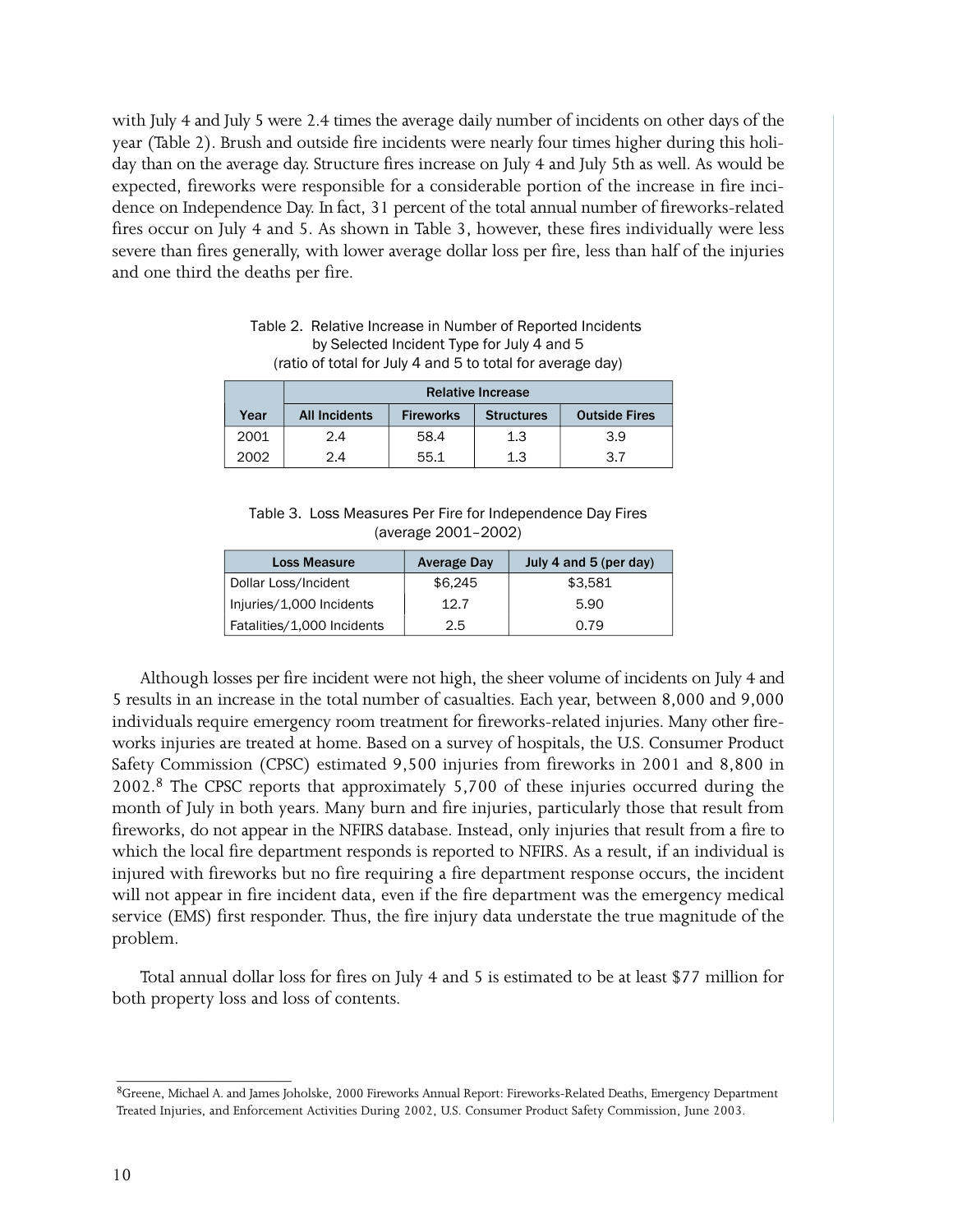Fireworks are not the only cause of Independence Day fires. Independence Day is a traditional opportunity to engage in outdoor activities, such as family picnics. Many brush and other outside fires result from the misuse of heat of ignition, which includes abandoned and discarded materials, inadequate control of an open fire, and children playing with the heat source. Activities that require the use of an open flame are particular culprits—the lighting of barbecues, the match used to light fireworks, improperly discarded charcoal ashes, or children playing with heat sources (perhaps fireworks or grilling materials).

The causes of fires on July 4 and 5 differ in several important areas from the rest of the year (Figure 8). The proportion of fires caused by other heat, fires of incendiary and suspicious origin and fires caused by children playing were substantially higher on July 4 than both the summer and the annual averages. (Fireworks fires are classified under "other heat, ember, and spark"; hence, the dramatic increase in that category.) Independence Day injuries can be reduced with proper supervision of children and preventing them from gaining access to lighters, matches, and other dangerous items, including fireworks. Because children tend to emulate adults, adults should apply safe practices while cooking outdoors and handling legal fireworks.



There is no clear explanation for the proportional increase of incendiary and suspicious fires on Independence Day; perhaps excesses of celebrating and the opportunity for vandalism and mischief contribute to the increase. Regardless of the root cause, these data serve as a warning that fireworks−related fires or other Independence Day fires are not all accidental. In fact, of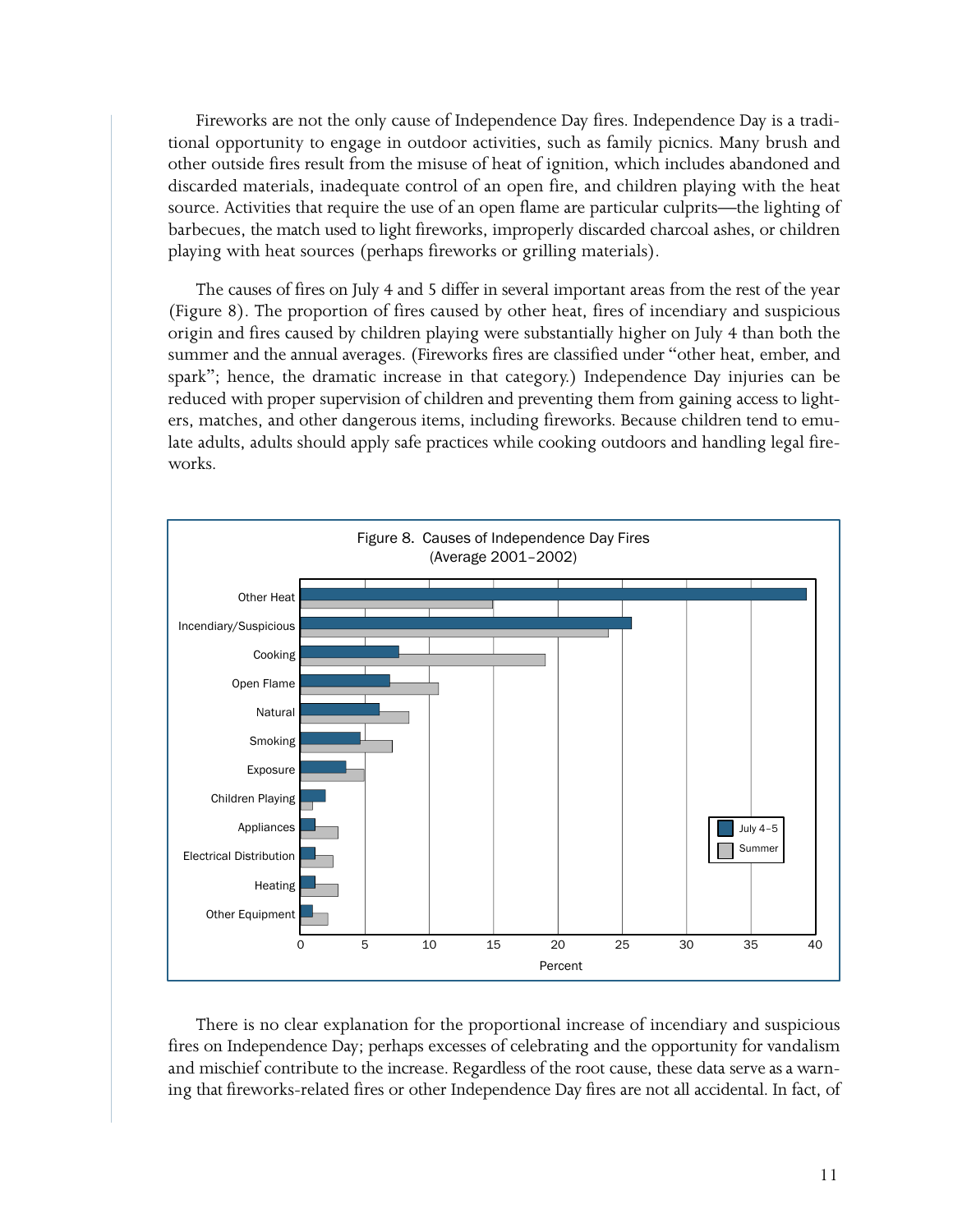the more than 6,600 incendiary and suspicious fires on July 4 and 5, the form of heat of ignition was fireworks 32 percent of the time and matches 21 percent of the time. Twenty eight percent of the incendiary and suspicious fires on these dates had wood or paper as the type of material first ignited, 19 percent were fabric or textiles, 15 percent were natural products (e.g., grass, leaves, hay, straw, tobacco, rubber, grain, coal).

#### Halloween and *"*Devil's Night*"*

Halloween, including the so−called *"*Devil's Night" the night before, is another holiday when fires spike, although considerably less sharply than the July 4 peak. This is true for both outside and structure fires. As Halloween has been typically associated with activities and cultural icons related to mischief, it is not surprising to find that the origin of many of these fires is suspicious or incendiary (Figure 9).



The day and night of Devil's Night (October 30) had a 59 percent increase and Halloween (October 31) had a 63 percent increase in the daily occurrence of incendiary or suspicious structure fires (Figure 10) for October and November. As seen in Figure 11, the peak in incendiary and suspicious structure fires on Halloween is slightly lower than the peak on July 5th but higher than New Year's Day. Though Devil's Night arson fires occur more frequently than other nights, the trend has decreased from previous years. Public awareness of Devil's Night has played a role in this reduction of arson.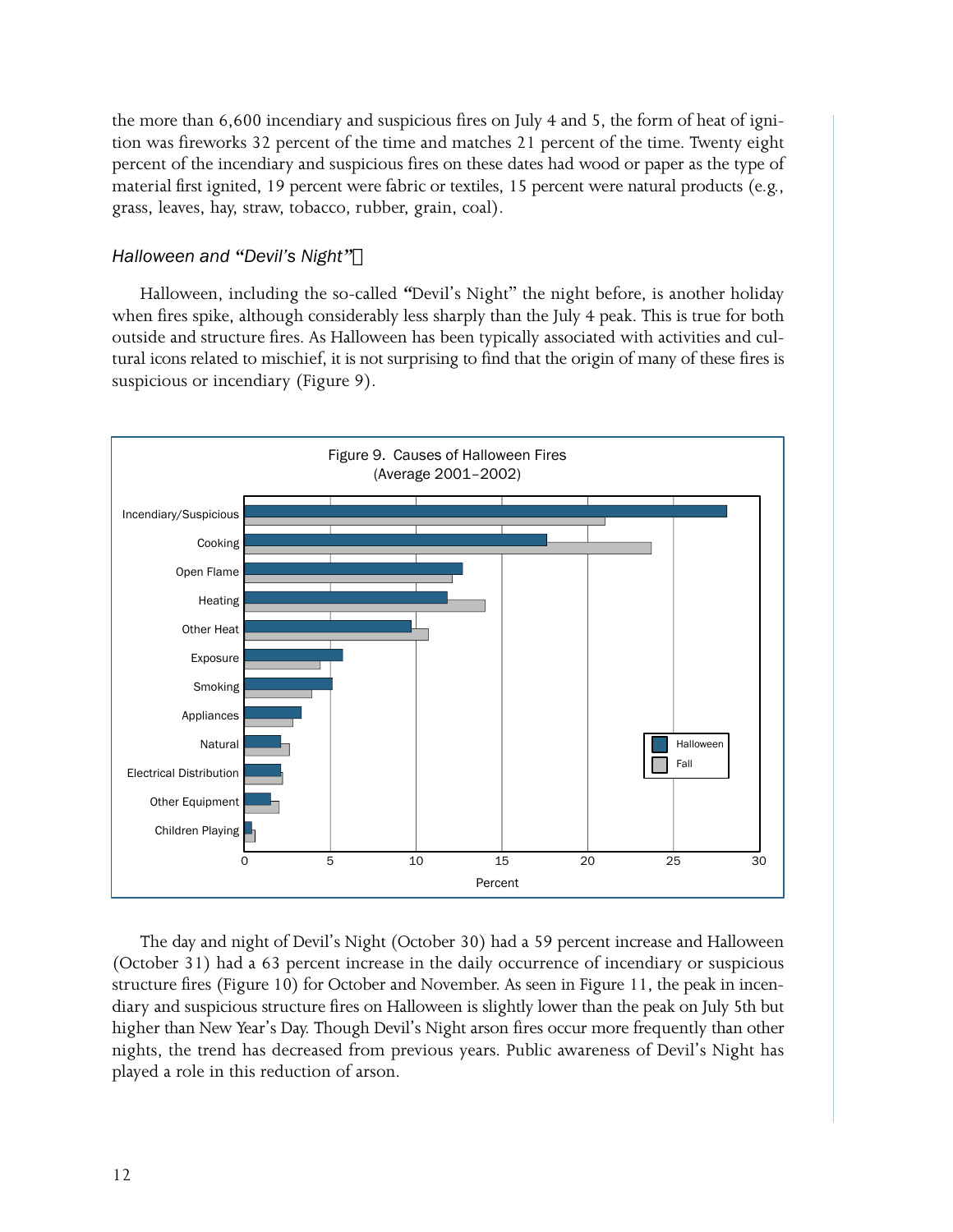<span id="page-17-0"></span>

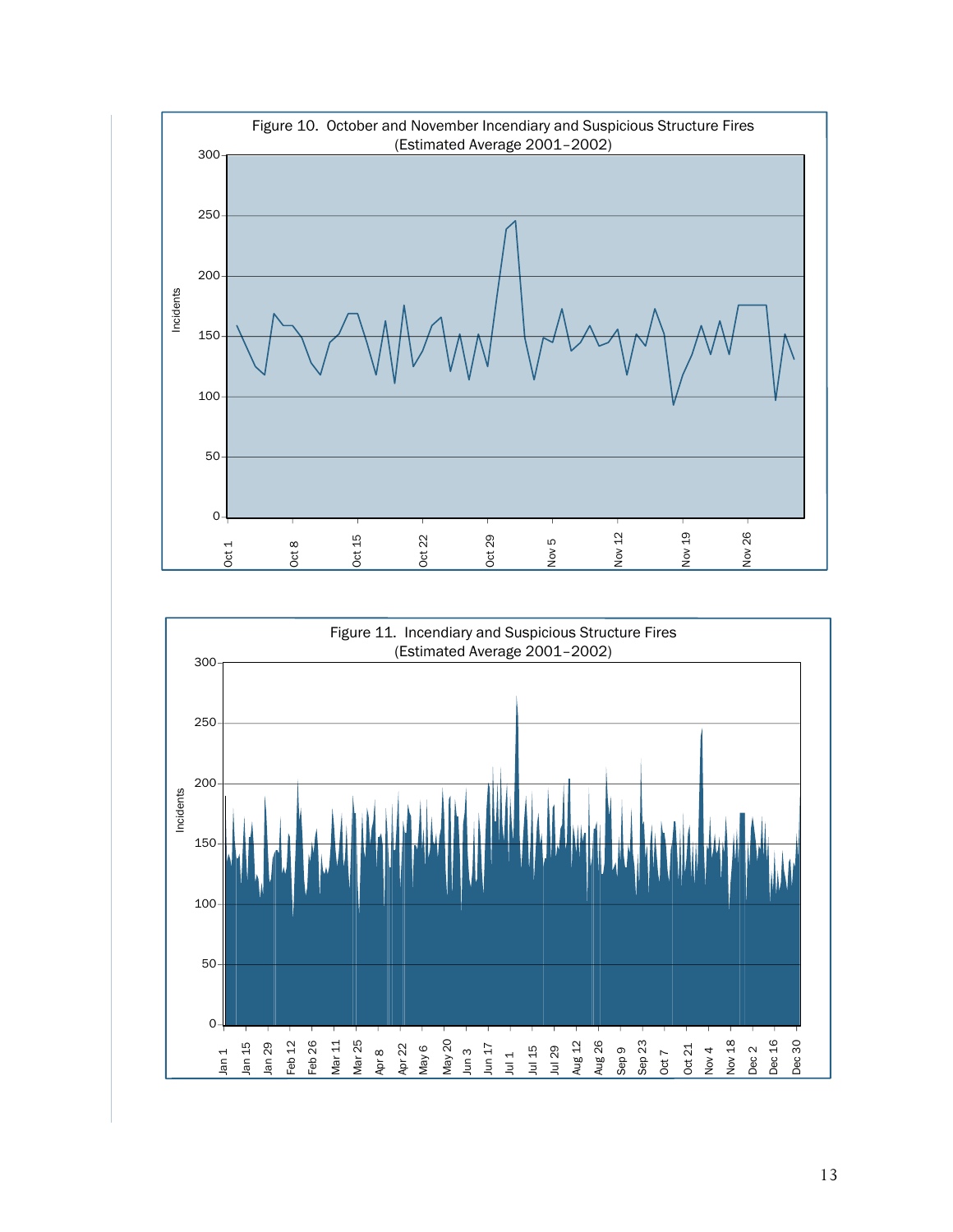In Detroit, where the problem was especially severe in the 1990's, a special effort has been made over several years to combat the incidence of arson on Devil's Night. Police and city officials credit a nearly decade−old program called Angel's Night for the turnaround in arson activity. The city involved the community in activities such as securing or removing abandoned buildings, vehicles, and other possible targets of arson (e.g., discarded mattresses, trash). Detroit citizens established neighborhood watch patrols to report suspicious activity around the city on October 29, 30, and 31. The city provides flashing yellow lights to some watch groups that patrol via automobile. Detroit, along with several other municipalities, established a curfew for juveniles on October 29, 30, and 31. Curfew legislation has been credited with helping to reduce the arson problem over the 3-day period.<sup>9</sup>

Because Devil's Night and Halloween arson is often targeted at abandoned buildings and vacant lots the estimated dollar property loss per fire is less than the average fire during the rest of the year. Fire−related injuries and fatalities per day were higher than the annual (Table 4). The total fire loss for the 2 nights is estimated to total \$56 million. These fires were estimated to injure 136 people and kill about 27.

| <b>Loss Measure</b>    | <b>Average Day</b> | Oct. $30 - Nov. 1 (per day)$ |
|------------------------|--------------------|------------------------------|
| Dollar Loss/Fire       | \$6.245            | \$5,360                      |
| Injuries/1,000 Fires   | 12.7               | 14.4                         |
| Fatalities/1,000 Fires | 2.5                | 3.1                          |

Table 4. Loss Measures for Devil's Night and Halloween Fires (average 2001–2002)

#### Thanksgiving

For many, the family dinner is the highlight of the Thanksgiving holiday.<sup>10</sup> As may be expected, the extensive cooking on Thanksgiving results in numerous cooking−related fires. Indeed, cooking fires peak on Thanksgiving. About 5,200 Thanksgiving Day fires require a fire department response, cause \$21 million in property losses, and result in about 51 injuries and 11 fatalities. Of these fires, cooking is the cause in more than 2,200 incidents, or about 43 percent of all fires. Thanksgiving Day fires were less destructive than average day fires, with 32 percent less dollar loss per incident. Injuries and fatalities per fire were slightly below average (Table 5).

Table 5. Loss Measures for All Thanksgiving Day Fires (average 2001–2002)

| <b>Loss Measure</b>    | Average | <b>Thanksgiving Day</b> |
|------------------------|---------|-------------------------|
| Dollar Loss/Fire       | \$6.245 | \$4.249                 |
| Injuries/1,000 Fires   | 12.7    | 11.1                    |
| Fatalities/1,000 Fires | 2.5     | 2.4                     |

\_\_\_\_\_\_\_\_\_\_\_\_\_\_\_\_\_\_\_\_\_\_\_\_\_ [9](#page-23-0)"Detroit Neighbors Stamp Out Devil's Night Fires," October 31, 2000, [http://www.apbnews.com,](http://www.apbnews.com) accessed November 2000.

[<sup>10</sup>](#page-23-0)The Thanksgiving Days analyzed in this report were Nov. 22, 2001 and Nov. 28, 2002.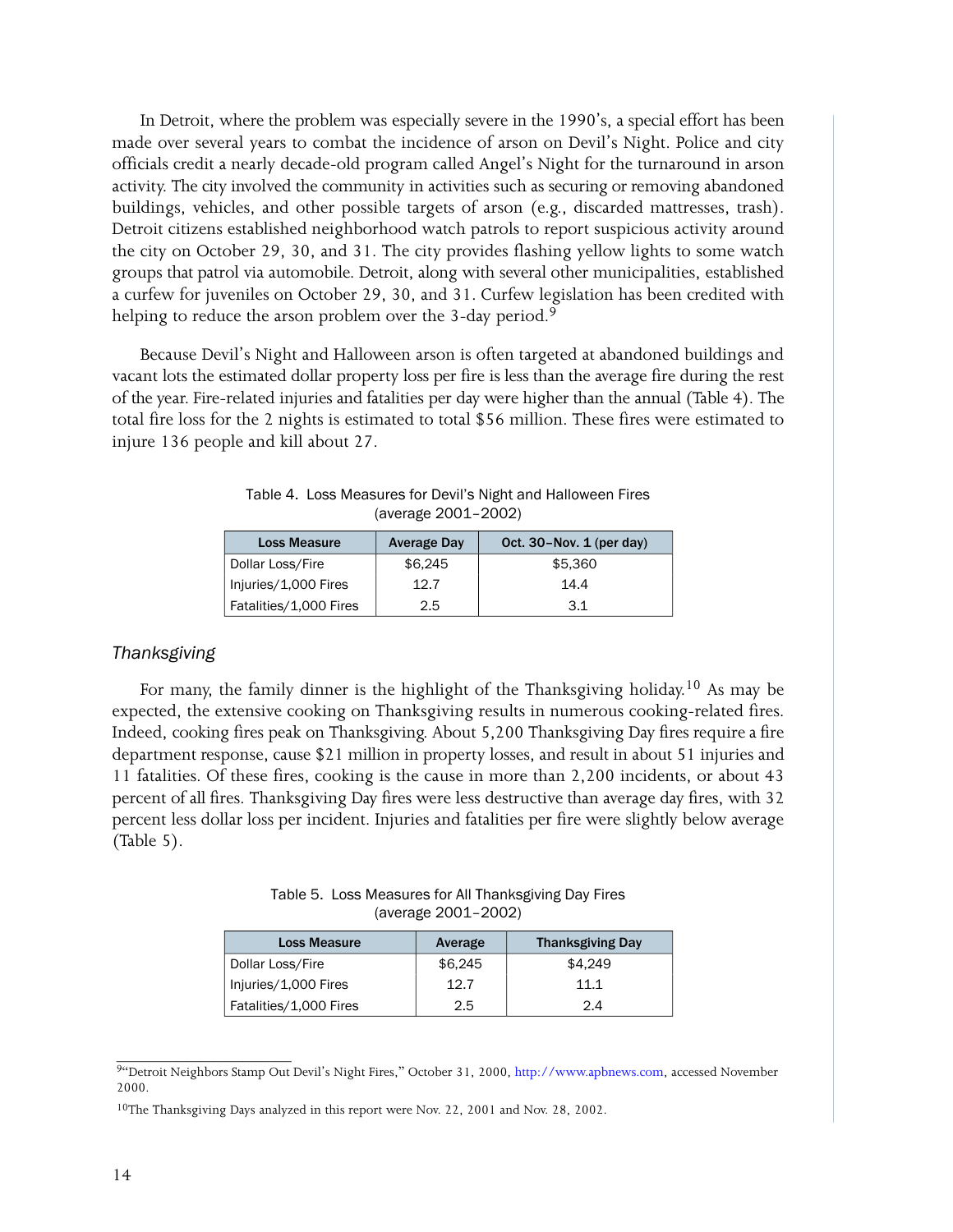<span id="page-19-0"></span>It is particularly important to analyze residential structure fires on Thanksgiving, as many families spend the holiday in their home or in the home of a friend or family member. Cooking is the leading cause of residential structure fires on Thanksgiving, followed by heating and open flame. Ovens and cooking ranges were the leading type of equipment involved in Thanksgiving Day residential structure fires. Thanksgiving Day residential structure fires were also less damaging and cause fewer casualties than residential structure fires on other days (Table 6).

| <b>Loss Measure</b>    | Average  | <b>Thanksgiving Day</b> |
|------------------------|----------|-------------------------|
| Dollar Loss/Fire       | \$13,188 | \$8.054                 |
| Injuries/1,000 Fires   | 35.8     | 22.9                    |
| Fatalities/1,000 Fires | 6.9      | 5.7                     |

Table 6. Loss Measures for Thanksgiving Day Residential Structure Fires (average 2001–2002)

Vehicle fires on Thanksgiving substantially decrease. Over the two years studied, the incidence of vehicle fires on Thanksgiving Day decreased 33 percent as compared to the year− round daily average. This may be an indication of reduced vehicle travel on Thanksgiving Day itself.

#### Winter Holiday Season

The winter holiday season is defined here as being from December 1 to January 7. The winter holiday season exists during a time of elevated risk for winter heating fires and contains several holidays—Hanukkah, Christmas, Kwanzaa, and New Year's—each with the potential to change the profile of fire incidence and cause. Many people begin the celebration of the season by decorating their home with seasonal garlands, electric lights, candles, banners, or displays. Probably the most popular addition for the holiday season, and as fire hazard, is the Christmas tree. It may ignite easily, especially if dried out, it burns vigorously, and it often is positioned in such a way to allow rapid fire spread to other combustible materials in the house. The lights on the tree and proximity to fireplaces add to the danger, along with discarded gift wrapping. The use of candles for decorative or religious purposes also increases during this period.

Christmas and New Year's experienced a substantial increase in structure fires caused by open flame compared to the average day (Table 7). Thanksgiving also had a relative increase in open flame fires although not as pronounced. This increase may be related to the use of candles in seasonal displays.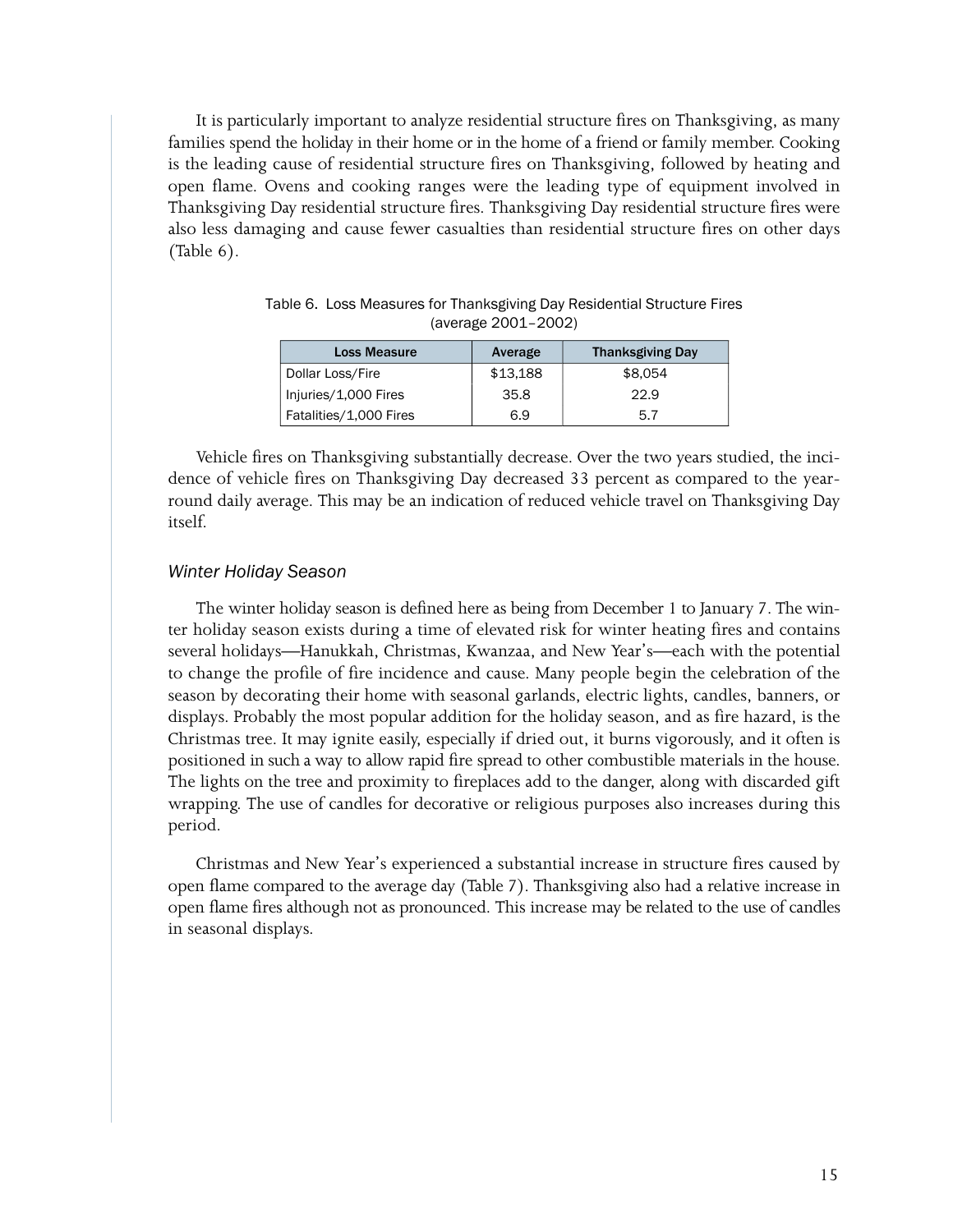| Date           | Relative Increase |
|----------------|-------------------|
| Average Day    | 1.0               |
| New Year's Day | 2.1               |
| Halloween      | 1.0               |
| Thanksgiving   | 1.3               |
| Christmas      | 24                |

Table [7](#page--1-0). Increase in Structure Open Flame Fires for Selected Holidays (average 2001–2002)

Winter holiday fires were more severe than the average fire during the year across all loss measures (Table 8). Christmas tree and other decoration fires were substantially more damaging—injuries per fire were twice as high as the average winter holiday fire, fatalities per fire were five times greater and the dollar loss per fire was over three times the winter holiday average. This is indicative of the potential rapid spread of a tree or decoration fire. The rate of Christmas tree fires per day was higher in the last half of December than the first half, and then declined during the first week of January (Table 9).

Table [8](#page--1-0). Loss Measures for Winter Holiday Fires: December 1–January 7 (average 2001–2002)

| <b>Loss Measure</b>    | Average | <b>All Winter</b><br><b>Holiday Fires</b> | <b>Christmas Tree and</b><br><b>Decoration Fires</b> |
|------------------------|---------|-------------------------------------------|------------------------------------------------------|
| Dollar Loss/Fire       | \$6.245 | \$7,783                                   | \$27,259                                             |
| Injuries/1,000 Fires   | 12.7    | 15.9                                      | 39.0                                                 |
| Fatalities/1,000 Fires | 2.5     | 42                                        | 21.3                                                 |

Table [9](#page--1-0). Christmas Tree Fires in December and Early January (average 2001–2002)

| Period         | <b>Christmas Tree Fires/Day</b> |
|----------------|---------------------------------|
| December 1-14  | 32.7                            |
| December 15-31 | 46.2                            |
| January 1-7    | 42 1                            |

Similar to Thanksgiving Day, there is an increased incidence of cooking fires on Christmas Eve and Christmas Day, while December 26 has fewer cooking fires than an average day of the year (Table 10). Again like Thanksgiving, the incidence of vehicle fires decreases on Christmas. Over the 2−year period, vehicle fires decreased 36 percent on Christmas Day compared to the year−round daily average.

|                     | Table 10. Christmas Cooking Fires |  |
|---------------------|-----------------------------------|--|
| (average 2001-2002) |                                   |  |

| Date        | <b>Relative Increase</b> |
|-------------|--------------------------|
| Average Day | 1.0                      |
| December 24 | 14                       |
| December 25 | 1.8                      |
| December 26 | ი 9                      |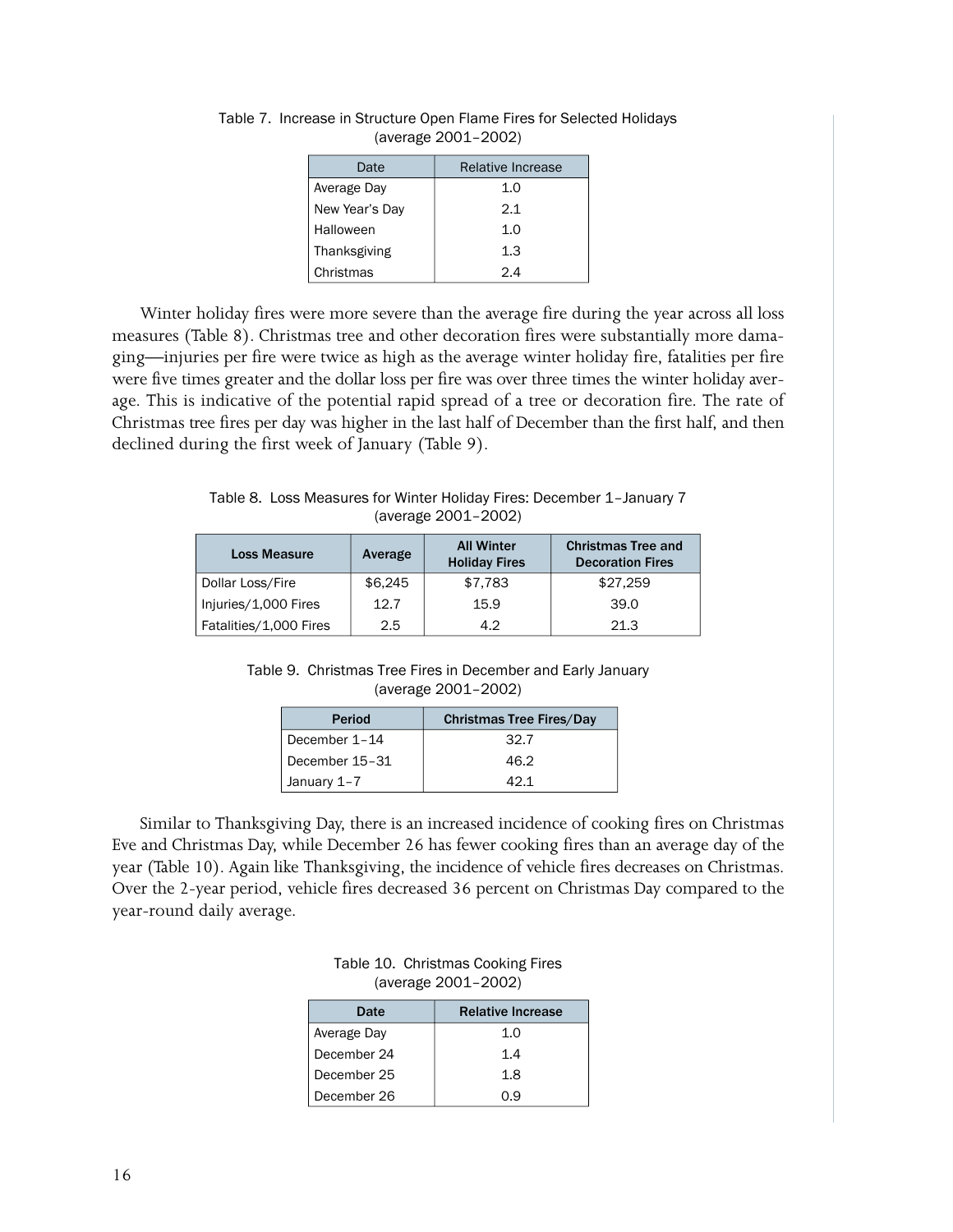The incidence of fires caused by cooking, heating, and open flame (Figure 12 and Table 5) increases during this period. This is not surprising due to holiday cooking and the more prevalent use of home fireplaces, displays, and decorations involving candles (Figure 13). The daily incidence of candle−started fires nearly quadruples on Christmas Day. One dangerous scenario is that wrappings are thrown near a fireplace, embers fall on the paper, and the Christmas tree or other nearby flammables ignite.



The total average dollar loss for December 24, 25, and 26 is nearly \$92 million. These losses are the result of an estimated 12,600 fires requiring a fire department response. These fires are estimated to result in an average of 205 injuries and 34 fatalities. The use of alcohol and other substances may certainly play a role in increasing fire incidence during the winter holiday season. This is especially true with New Year's Eve fires, as New Year's Eve is widely celebrated with higher−than−usual consumption of alcohol. Like Christmas, the fire losses due to New Year's celebrations are high.

On December 31 and January 1, there are 55 fatalities and 160 injuries resulting from fire, and property loss is also estimated to be \$92 million. Cooking is the leading cause of fires on New Year's Eve and heating is the leading cause of New Year's Day fires (Figure 14). Incendiary or suspicious fires account for 19 percent of fires on New Year's Eve and decrease to 17 percent of fires on New Year's Day, slightly below the proportion for an average holiday day.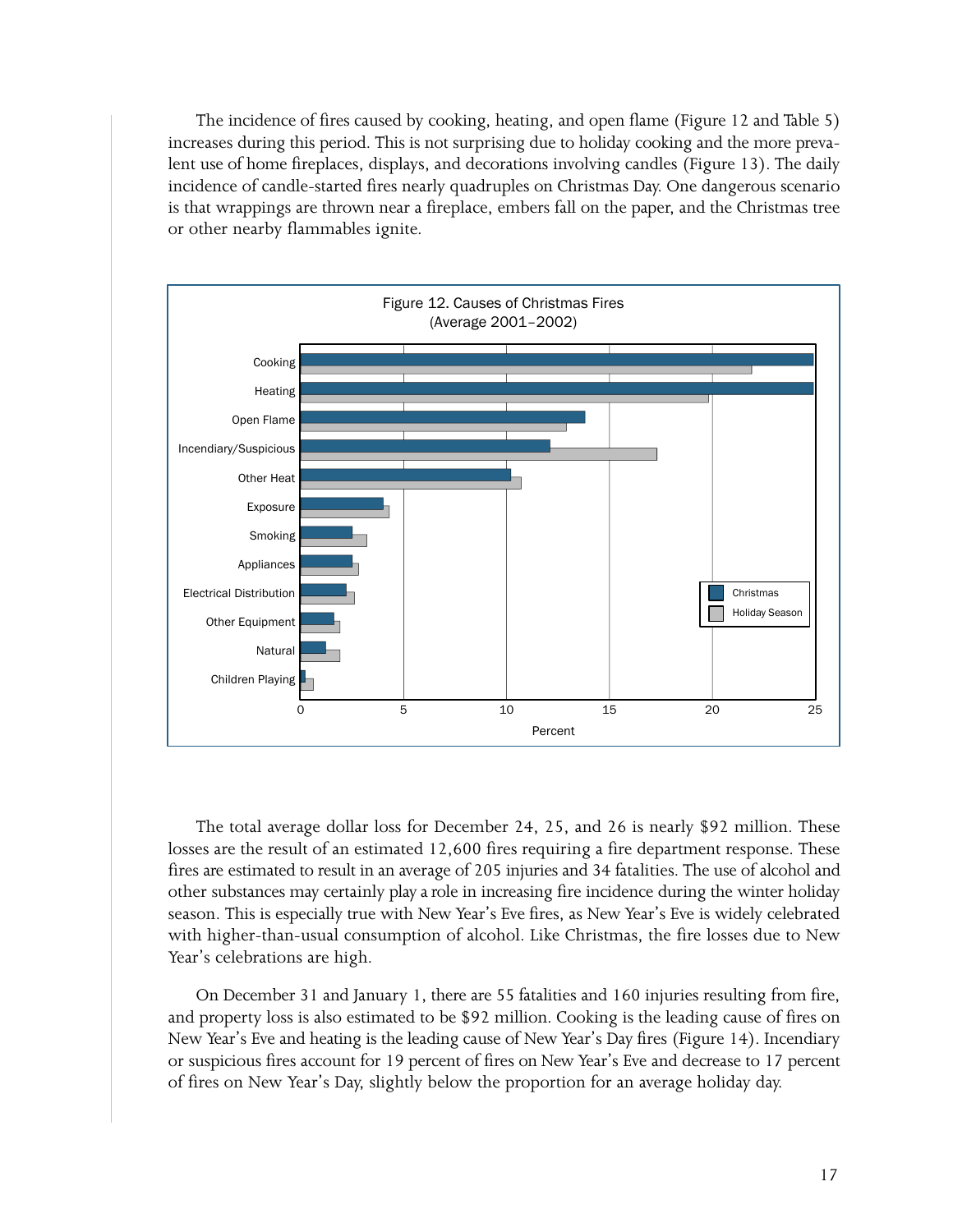